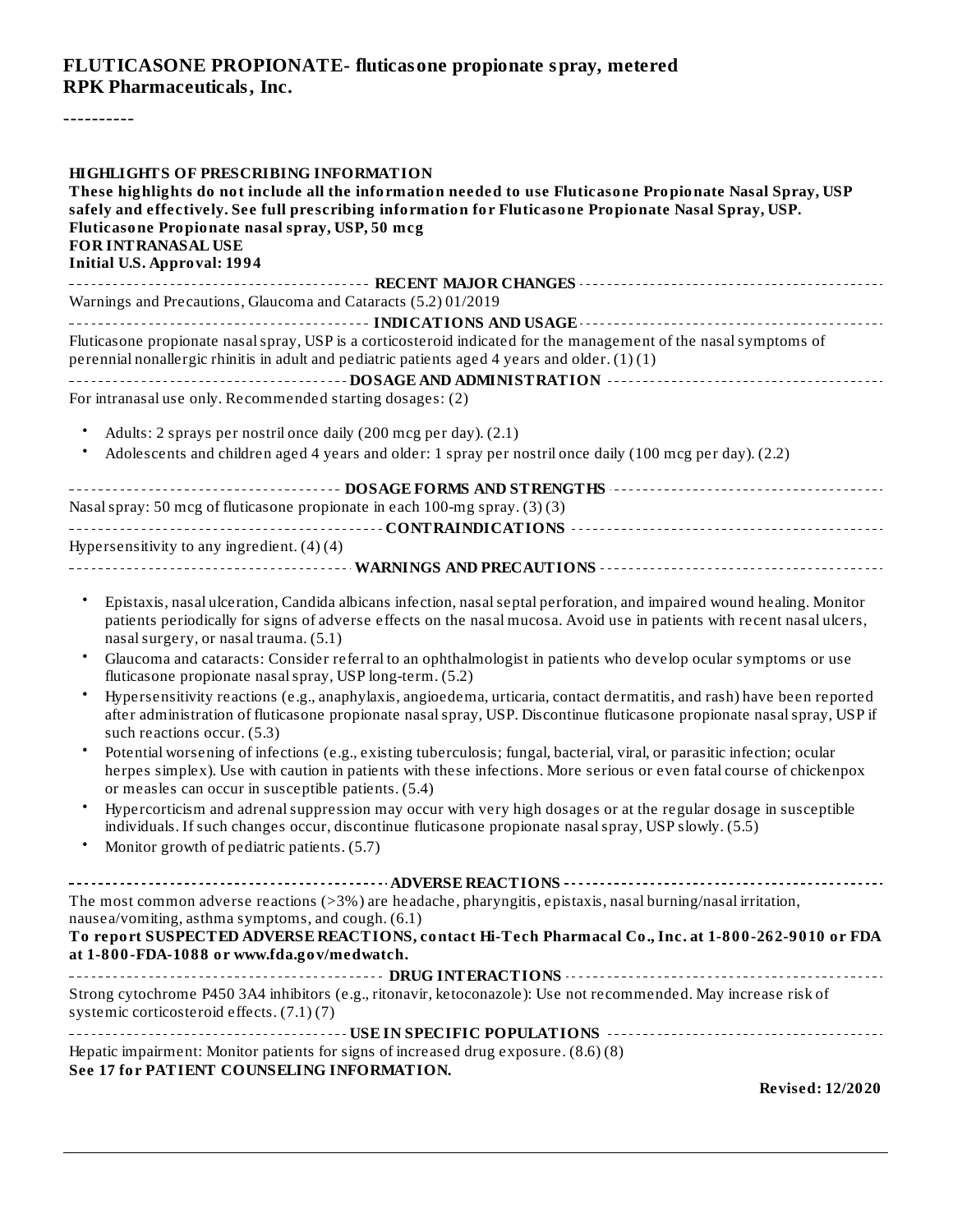#### **FULL PRESCRIBING INFORMATION: CONTENTS\* 1 INDICATIONS AND USAGE 2 DOSAGE AND ADMINISTRATION**

2.1 Adults

2.2 Adolescents and Children (Aged 4 Years and Older)

**3 DOSAGE FORMS AND STRENGTHS**

#### **4 CONTRAINDICATIONS**

#### **5 WARNINGS AND PRECAUTIONS**

5.1 Local Nasal Effects

5.2 Glaucoma and Cataracts

5.3 Hypersensitivity Reactions including Anaphylaxis

5.4 Immunosuppression

5.5 Hypercorticism and Adrenal Suppression

5.6 Drug Interactions with Strong Cytochrome P450 3A4 Inhibitors

5.7 Effect on Growth

#### **6 ADVERSE REACTIONS**

6.1 Clinical Trials Experience

6.2 Postmarketing Experience

#### **7 DRUG INTERACTIONS**

7.1 Inhibitors of Cytochrome P450 3A4

#### **8 USE IN SPECIFIC POPULATIONS**

- 8.1 Pregnancy
- 8.2 Lactation
- 8.4 Pediatric Use
- 8.5 Geriatric Use
- 8.6 Hepatic Impairment
- 8.7 Renal Impairment

## **10 OVERDOSAGE**

#### **11 DESCRIPTION**

#### **12 CLINICAL PHARMACOLOGY**

12.1 Mechanism of Action

12.2 Pharmacodynamics

12.3 Pharmacokinetics

#### **13 NONCLINICAL TOXICOLOGY**

13.1 Carcinogenesis, Mutagenesis, Impairment of Fertility

### **14 CLINICAL STUDIES**

#### **16 HOW SUPPLIED/STORAGE AND HANDLING**

#### **17 PATIENT COUNSELING INFORMATION**

\* Sections or subsections omitted from the full prescribing information are not listed.

#### **FULL PRESCRIBING INFORMATION**

#### **1 INDICATIONS AND USAGE**

Fluticasone propionate nasal spray, USP is indicated for the management of the nasal symptoms of perennial nonallergic rhinitis in adult and pediatric patients aged 4 years and older.

#### **2 DOSAGE AND ADMINISTRATION**

Administer fluticasone propionate nasal spray, USP by the intranasal route only. Prime fluticasone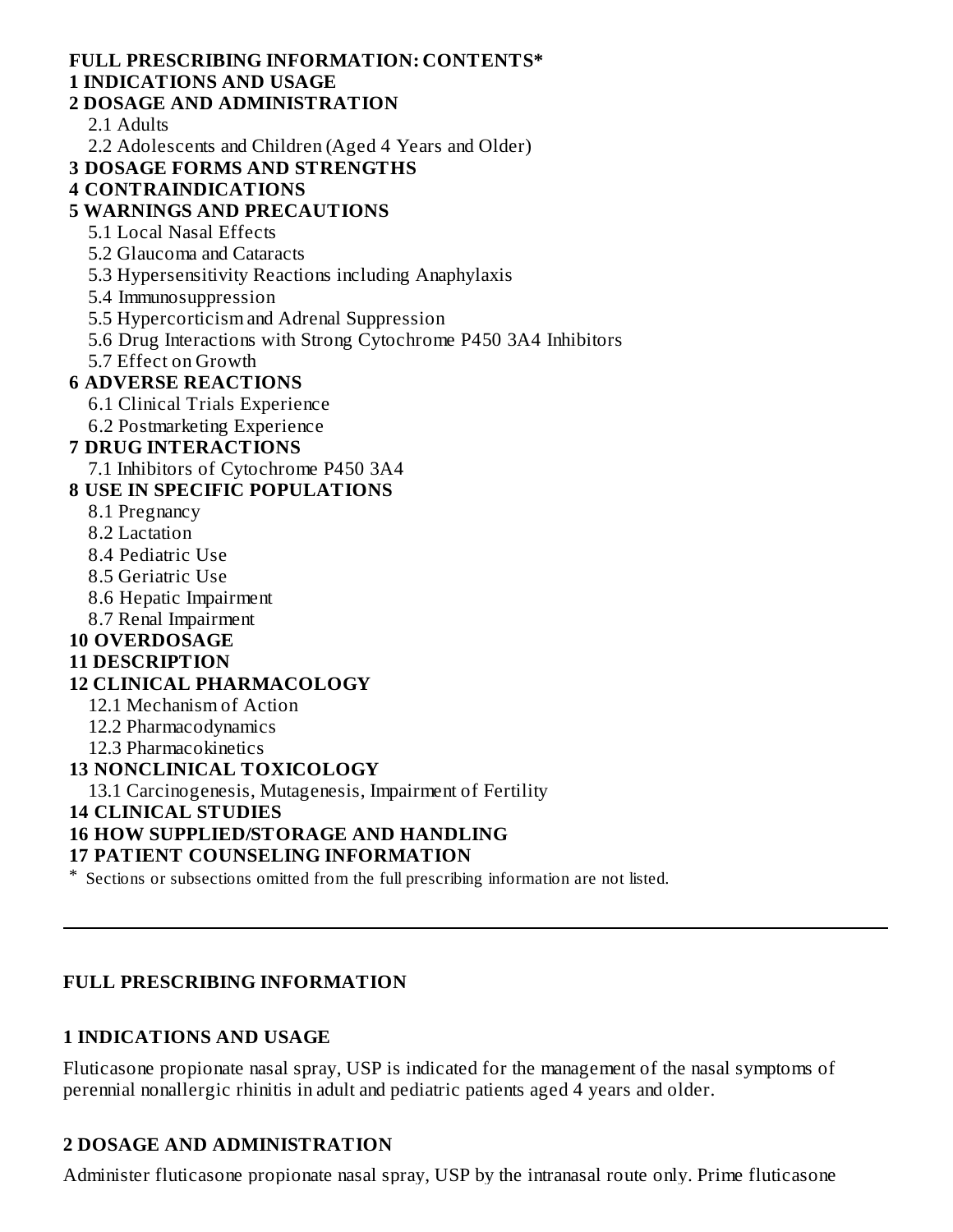propionate nasal spray, USP before using for the first time or after a period of non-use (1 week or more) by shaking the contents well and releasing 6 sprays into the air away from the face. Shake fluticasone propionate nasal spray, USP gently before each use.

Patients should use fluticasone propionate nasal spray, USP at regular intervals since its effectiveness depends on its regular use. Maximum effect may take several days and individual patients will experience a variable time to onset and different degree of symptom relief.

## **2.1 Adults**

The recommended starting dosage in adults is 2 sprays (50 mcg of fluticasone propionate each) in each nostril once daily (total daily dose, 200 mcg). The same total daily dose, 1 spray in each nostril administered twice daily (e.g., 8 a.m. and 8 p.m.) is also effective. After the first few days, patients may be able to reduce their dose to 1 spray in each nostril once daily for maintenance therapy.

Maximum total daily doses should not exceed 2 sprays in each nostril (total dose, 200 mcg/day). There is no evidence that exceeding the recommended dose is more effective.

## **2.2 Adoles cents and Children (Aged 4 Years and Older)**

The recommended starting dosage in adolescents and children, aged 4 years and older is 1 spray in each nostril once daily (total daily dose, 100 mcg). Patients not adequately responding to 1 spray in each nostril may use 2 sprays in each nostril once daily (total daily dose, 200 mcg). Once adequate control is achieved, the dosage should be decreased to 1 spray in each nostril once daily.

The maximum total daily dosage should not exceed 2 sprays in each nostril (200 mcg/day). There is no evidence that exceeding the recommended dose is more effective.

### **3 DOSAGE FORMS AND STRENGTHS**

Fluticasone propionate nasal spray, USP is an aqueous suspension. Each 100-mg spray delivers 50 mcg of fluticasone propionate.

## **4 CONTRAINDICATIONS**

Fluticasone propionate nasal spray, USP is contraindicated in patients with hypersensitivity to any of its ingredients [*seeWarnings and Precautions (5.3), Description (11)*].

## **5 WARNINGS AND PRECAUTIONS**

#### **5.1 Local Nasal Effects**

#### Epistaxis

In clinical trials of 2 to 26 weeks' duration, epistaxis was observed more frequently in subjects treated with fluticasone propionate nasal spray, USP than those who received placebo [*see Adverse Reactions (6.1)*].

#### Nasal Ulceration

Postmarketing cases of nasal ulceration have been reported in patients treated with fluticasone propionate nasal spray, USP [*see Adverse Reactions (6.2)*].

#### *Candida* Infection

In clinical trials with fluticasone propionate administered intranasally, the development of localized infections of the nose and pharynx with *Candida albicans* has occurred. When such an infection develops, it may require treatment with appropriate local therapy and discontinuation of fluticasone propionate nasal spray, USP. Patients using fluticasone propionate nasal spray, USP over several months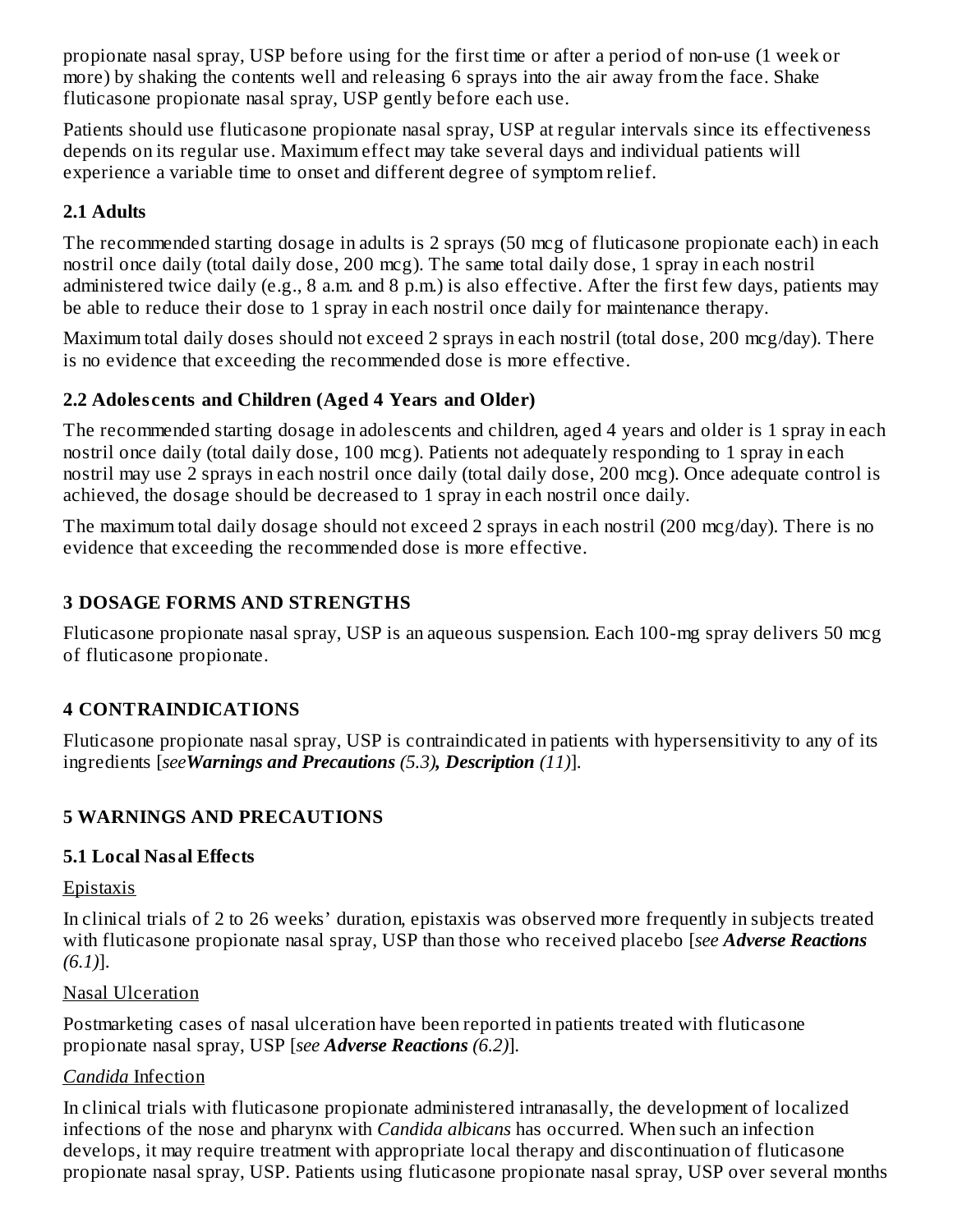or longer should be examined periodically for evidence of *Candida* infection or other signs of adverse effects on the nasal mucosa.

## Nasal Septal Perforation

Postmarketing cases of nasal septal perforation have been reported in patients treated with fluticasone propionate nasal spray, USP [*see Adverse Reactions (6.2)*].

## Impaired Wound Healing

Because of the inhibitory effect of corticosteroids on wound healing, patients who have experienced recent nasal ulcers, nasal surgery, or nasal trauma should avoid using fluticasone propionate nasal spray, USP until healing has occurred.

## **5.2 Glaucoma and Cataracts**

Use of intranasal and inhaled corticosteroids may result in the development of glaucoma and/or cataracts. Therefore, close monitoring is warranted in patients with a change in vision or with a history of increased intraocular pressure, glaucoma, and/or cataracts. Consider referral to an ophthalmologist in patients who develop ocular symptoms or use fluticasone propionate nasal spray, USP long-term.

## **5.3 Hypers ensitivity Reactions including Anaphylaxis**

Hypersensitivity reactions (e.g., anaphylaxis, angioedema, urticaria, contact dermatitis, and rash) have been reported after administration of fluticasone propionate nasal spray, USP. Discontinue fluticasone propionate nasal spray, USP if such reactions occur [*see Contraindications (4)*]. Rarely, immediate hypersensitivity reactions may occur after the administration of fluticasone propionate nasal spray, USP.

## **5.4 Immunosuppression**

Persons who are using drugs that suppress the immune system are more susceptible to infections than healthy individuals. Chickenpox and measles, for example, can have a more serious or even fatal course in susceptible children or adults using corticosteroids. In such children or adults who have not had these diseases or been properly immunized, particular care should be taken to avoid exposure. How the dose, route, and duration of corticosteroid administration affect the risk of developing a disseminated infection is not known. The contribution of the underlying disease and/or prior corticosteroid treatment to the risk is also not known. If a patient is exposed to chickenpox, prophylaxis with varicella zoster immune globulin (VZIG) may be indicated. If a patient is exposed to measles, prophylaxis with pooled intramuscular immunoglobulin (IG) may be indicated. (See the complete prescribing information for VZIG and IG.) If chickenpox develops, treatment with antiviral agents may be considered.

Intranasal corticosteroids should be used with caution, if at all, in patients with active or quiescent tuberculous infections of the respiratory tract; systemic fungal, bacterial, viral, or parasitic infections; or ocular herpes simplex.

## **5.5 Hypercorticism and Adrenal Suppression**

When intranasal corticosteroids are used at higher than recommended dosages or in susceptible individuals at recommended dosages, systemic corticosteroid effects such as hypercorticism and adrenal suppression may appear. If such changes occur, the dosage of fluticasone propionate nasal spray, USP should be discontinued slowly consistent with accepted procedures for discontinuing oral corticosteroid therapy.

The replacement of a systemic corticosteroid with a topical corticosteroid can be accompanied by signs of adrenal insufficiency. In addition, some patients may experience symptoms of corticosteroid withdrawal (e.g., joint and/or muscular pain, lassitude, depression). Patients previously treated for prolonged periods with systemic corticosteroids and transferred to topical corticosteroids should be carefully monitored for acute adrenal insufficiency in response to stress. In patients who have asthma or other clinical conditions requiring long-term systemic corticosteroid treatment, rapid decreases in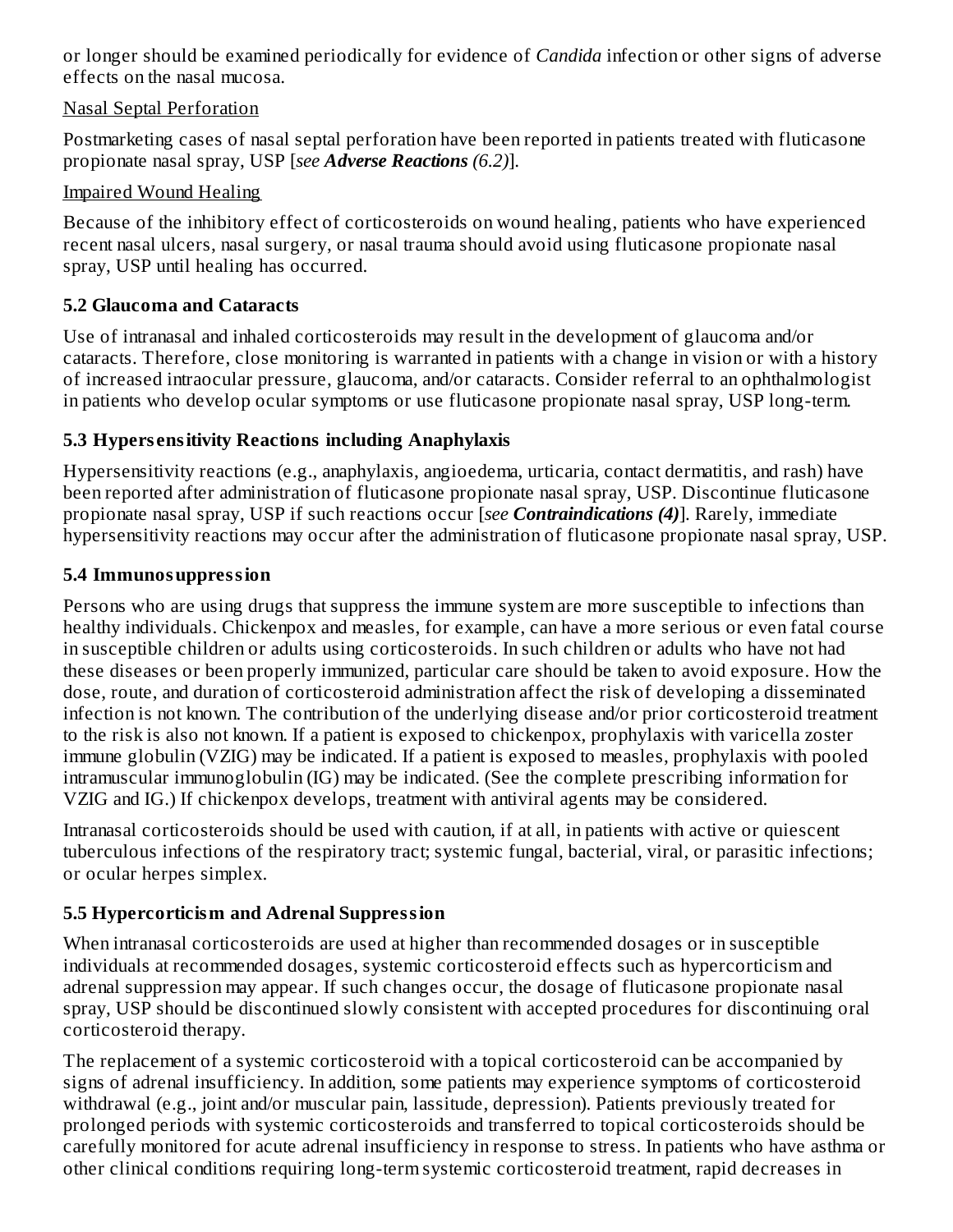systemic corticosteroid dosages may cause a severe exacerbation of their symptoms.

## **5.6 Drug Interactions with Strong Cytochrome P450 3A4 Inhibitors**

The use of strong cytochrome P450 3A4 (CYP3A4) inhibitors (e.g., ritonavir, atazanavir, clarithromycin, indinavir, itraconazole, nefazodone, nelfinavir, saquinavir, ketoconazole, telithromycin, conivaptan, lopinavir, nefazodone, voriconazole) with fluticasone propionate nasal spray, USP is not recommended because increased systemic corticosteroid adverse effects may occur [*see Drug Interactions (7.1), Clinical Pharmacology (12.3)*].

## **5.7 Effect on Growth**

Intranasal corticosteroids may cause a reduction in growth velocity when administered to pediatric patients [*see Use inSpecific Populations (8.4)*]. Monitor the growth routinely of pediatric patients receiving fluticasone propionate nasal spray, USP. To minimize the systemic effects of intranasal corticosteroids, including fluticasone propionate nasal spray, USP, titrate each patient's dose to the lowest dosage that effectively controls his/her symptoms [*see Dosage andAdministration (2), Use in Specific Populations (8.4)*].

## **6 ADVERSE REACTIONS**

Systemic and local corticosteroid use may result in the following:

- Epistaxis, nasal ulceration, Candida albicans infection, nasal septal perforation, and impaired wound healing [*seeWarnings and Precautions (5.1)*]
- Cataracts and glaucoma [*see Warnings and Precautions (5.2)*]
- Immunosuppression [*see Warnings and Precautions (5.4)*]
- Hypercorticism and adrenal suppression [*see Warnings and Precautions (5.5)*]
- Effect on growth [*see Warnings and Precautions (5.7)*]

## **6.1 Clinical Trials Experience**

Because clinical trials are conducted under widely varying conditions, adverse reaction rates observed in the clinical trials of a drug cannot be directly compared with rates in the clinical trials of another drug and may not reflect the rates observed in practice.

In controlled U.S. clinical trials, more than 3,300 subjects with allergic and nonallergic rhinitis received treatment with intranasal fluticasone propionate. In general, adverse reactions in clinical trials have been primarily associated with irritation of the nasal mucous membranes, and the adverse reactions were reported with approximately the same frequency by subjects treated with placebo. Less than 2% of subjects in clinical trials discontinued because of adverse reactions; this rate was similar for vehicle placebo and active comparators.

The safety data described below are based on 7 placebo-controlled clinical trials in subjects with allergic rhinitis. The 7 trials included 536 subjects (57 girls and 108 boys aged 4 to 11 years, 137 female and 234 male adolescents and adults) treated with fluticasone propionate 200 mcg once daily over 2 to 4 weeks and 2 placebo-controlled clinical trials which included 246 subjects (119 female and 127 male adolescents and adults) treated with fluticasone propionate 200 mcg once daily over 6 months (Table 1). Also included in Table 1 are adverse reactions from 2 trials in which 167 children (45 girls and 122 boys aged 4 to 11 years) were treated with fluticasone propionate 100 mcg once daily for 2 to 4 weeks.

## **Table 1. Advers e Reactions with Fluticasone Propionate Nasal Spray, USP with >3% Incidence and More Common thanPlacebo in Subjects ≥4 Years with Allergic Rhinitis**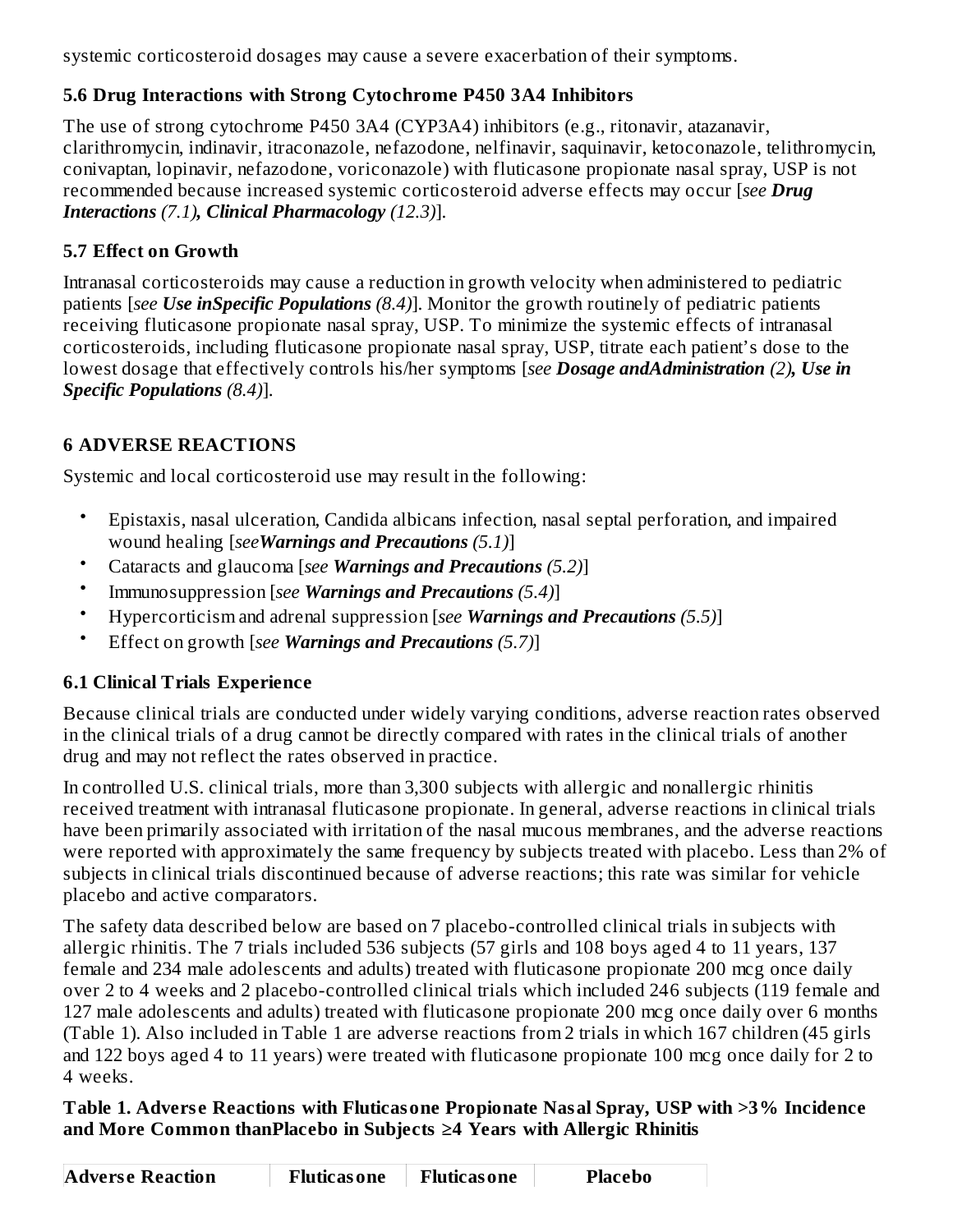|                          | Propionate 100<br>mcg<br><b>Once Daily</b><br>$(n = 167)$<br>$\%$ | Propionate<br>$200$ mcg<br><b>Once Daily</b><br>$(n = 782)$<br>$\%$ | $(n = 758)$<br>$\frac{0}{0}$ |
|--------------------------|-------------------------------------------------------------------|---------------------------------------------------------------------|------------------------------|
| Headache                 | 6.6                                                               | 16.1                                                                | 14.6                         |
| Pharyngitis              | 6.0                                                               | 7.8                                                                 | 7.2                          |
| Epistaxis                | 6.0                                                               | 6.9                                                                 | 5.4                          |
| Nasal burning/nasal      | 2.4                                                               | 3.2                                                                 | 2.6                          |
| <i>irritation</i>        | 4.8                                                               | 2.6                                                                 | 2.0                          |
| Nausea/vomiting          | 7.2                                                               | 3.3                                                                 | 2.9                          |
| Asthma symptoms<br>Cough | 3.6                                                               | 3.8                                                                 | 2.8                          |

Other adverse reactions with fluticasone propionate nasal spray, USP observed with an incidence less than or equal to 3% but greater than or equal to 1% and more common than with placebo included: blood in nasal mucus, runny nose, abdominal pain, diarrhea, fever, flu-like symptoms, aches and pains, dizziness, and bronchitis.

### **6.2 Postmarketing Experience**

In addition to adverse events reported from clinical trials, the following adverse events have been identified during postapproval use of intranasal fluticasone propionate. Because these reactions are reported voluntarily from a population of uncertain size, it is not always possible to reliably estimate their frequency or establish a causal relationship to drug exposure. These events have been chosen for inclusion due to either their seriousness, frequency of reporting, or causal connection to fluticasone propionate or a combination of these factors.

General Disorders and Administration Site Conditions

Hypersensitivity reactions, including angioedema, skin rash, edema of the face and tongue, pruritus, urticaria, bronchospasm, wheezing, dyspnea, and anaphylaxis/anaphylactoid reactions, which in rare instances were severe.

#### Ear and Labyrinth Disorders

Alteration or loss of sense of taste and/or smell and, rarely, nasal septal perforation, nasal ulcer, sore throat, throat irritation and dryness, cough, hoarseness, and voice changes.

Eye Disorders

Dryness and irritation, conjunctivitis, blurred vision, glaucoma, increased intraocular pressure, and cataracts.

Cases of growth suppression have been reported for intranasal corticosteroids, including fluticasone propionate [*seeWarnings and Precautions (5.7)*].

## **7 DRUG INTERACTIONS**

## **7.1 Inhibitors of Cytochrome P450 3A4**

Fluticasone propionate is a substrate of CYP3A4. The use of strong CYP3A4 inhibitors (e.g., ritonavir, atazanavir, clarithromycin, indinavir, itraconazole, nefazodone, nelfinavir, saquinavir, ketoconazole, telithromycin, conivaptan, lopinavir, nefazodone, voriconazole) with fluticasone propionate nasal spray, USP is not recommended because increased systemic corticosteroid adverse effects may occur.

## Ritonavir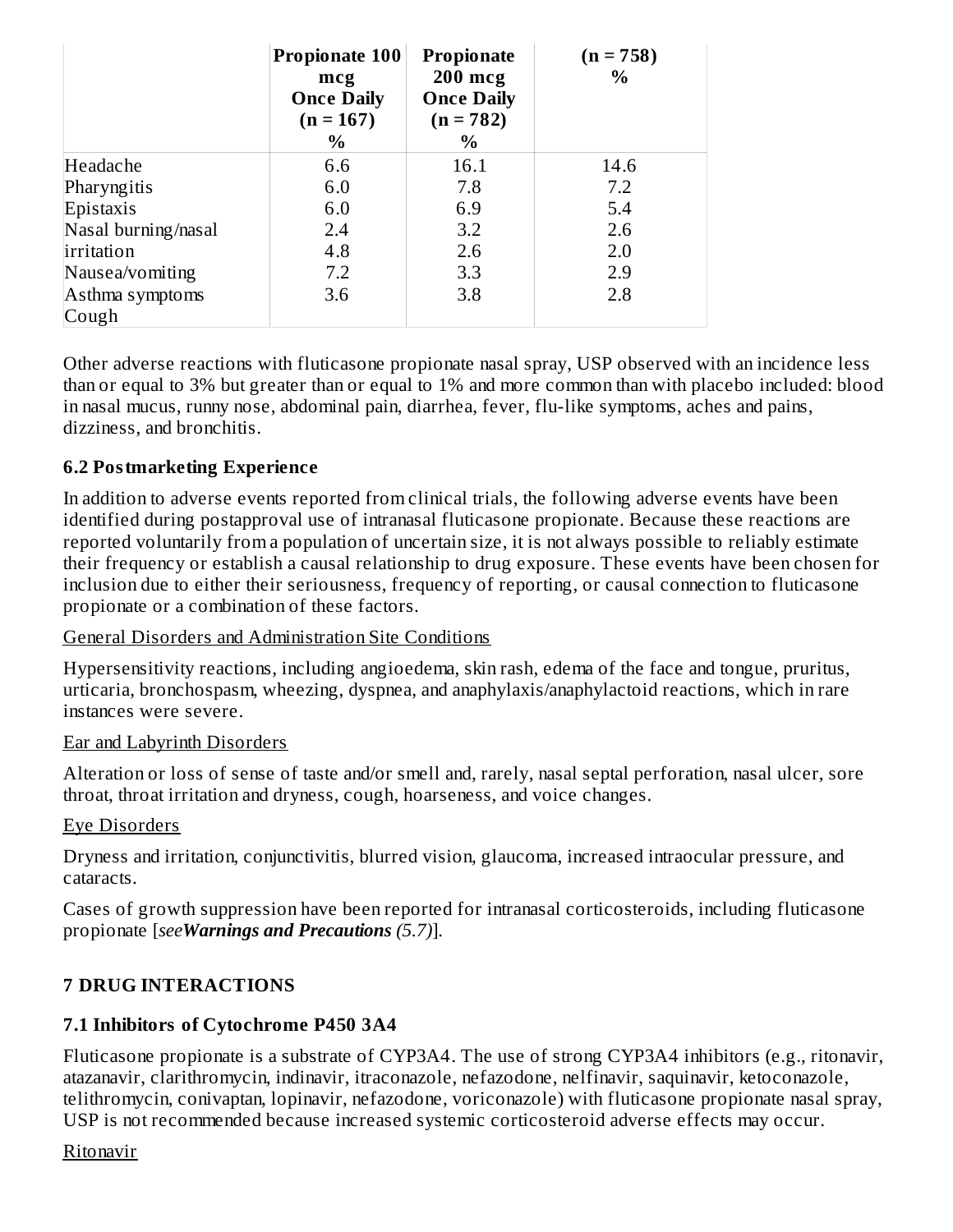A drug interaction trial with fluticasone propionate aqueous nasal spray in healthy subjects has shown that ritonavir (a strong CYP3A4 inhibitor) can significantly increase plasma fluticasone propionate exposure, resulting in significantly reduced serum cortisol concentrations [*see Clinical Pharmacology (12.3)*]. During postmarketing use, there have been reports of clinically significant drug interactions in patients receiving fluticasone propionate products, including fluticasone propionate nasal spray, USP, with ritonavir, resulting in systemic corticosteroid effects including Cushing's syndrome and adrenal suppression.

## Ketoconazole

Coadministration of orally inhaled fluticasone propionate (1,000 mcg) and ketoconazole (200 mg once daily) resulted in a 1.9-fold increase in plasma fluticasone propionate exposure and a 45% decrease in plasma cortisol area under the curve (AUC), but had no effect on urinary excretion of cortisol.

## **8 USE IN SPECIFIC POPULATIONS**

## **8.1 Pregnancy**

## Risk Summary

There are insufficient data on the use of fluticasone propionate in pregnant women to inform a drugassociated risk. In animals, teratogenicity characteristic of corticosteroids, decreased fetal body weight and/or skeletal variations, were observed in rats, mice, and rabbits with subcutaneously administered maternal toxic doses of fluticasone propionate 5 times, equivalent to, and less than the maximum recommended human daily intranasal dose (MRHDID) on a mcg/m<sup>2</sup> basis, respectively. (*See Animal* **Data**.) However, fluticasone propionate administered via nose-only inhalation to rats decreased fetal body weight, but did not induce teratogenicity at a maternal toxic dose equivalent to the MRHDID on a mcg/m<sup>2</sup> basis. (*See Animal Data*.) Experience with oral corticosteroids suggests that rodents are more prone to teratogenic effects from corticosteroids than humans.

The estimated risk of major birth defects and miscarriage for the indicated population is unknown. All pregnancies have a background risk of birth defect, loss, or other adverse outcomes. In the U.S. general population, the estimated risk of major birth defects and miscarriage in clinically recognized pregnancies is 2% to 4% and 15% to 20%, respectively.

## Data

*Human Data*: Following inhaled administration, fluticasone propionate was detected in the neonatal cord blood after delivery.

*Animal Data*: In embryofetal development studies with pregnant rats and mice dosed by the subcutaneous route throughout the period of organogenesis, fluticasone propionate was teratogenic in both species. Omphalocele, decreased body weight, and skeletal variations were observed in rat fetuses, in the presence of maternal toxicity, at a dose approximately 5 times the MRHDID of 200 mcg/day (on a  $\frac{1}{2}$  basis with a maternal subcutaneous dose of 100 mcg/kg/day). The rat no observed adverse effect level (NOAEL) was observed at approximately equivalent to the MRHDID (on a mcg/m<sup>2</sup> basis with a maternal subcutaneous dose of 30 mcg/kg/day). Cleft palate and fetal skeletal variations were observed in mouse fetuses at a dose approximately equivalent to the MRHDID (on a mcg/m<sup>2</sup> basis with a maternal subcutaneous dose of 45 mcg/kg/day). The mouse NOAEL was observed with a dose approximately 0.3 times the MRHDID (on a mcg/m<sup>2</sup> basis with a maternal subcutaneous dose of 15 mcg/kg/day).

In an embryofetal development study with pregnant rats dosed by the nose-only inhalation route throughout the period of organogenesis, fluticasone propionate produced decreased fetal body weights and skeletal variations, in the presence of maternal toxicity, at a dose approximately equivalent to the MRHDID (on a mcg/m<sup>2</sup> basis with a maternal nose-only inhalation dose of 25.7 mcg/kg/day); however, there was no evidence of teratogenicity. The NOAEL was observed with a dose approximately 0.25  $\overline{a}$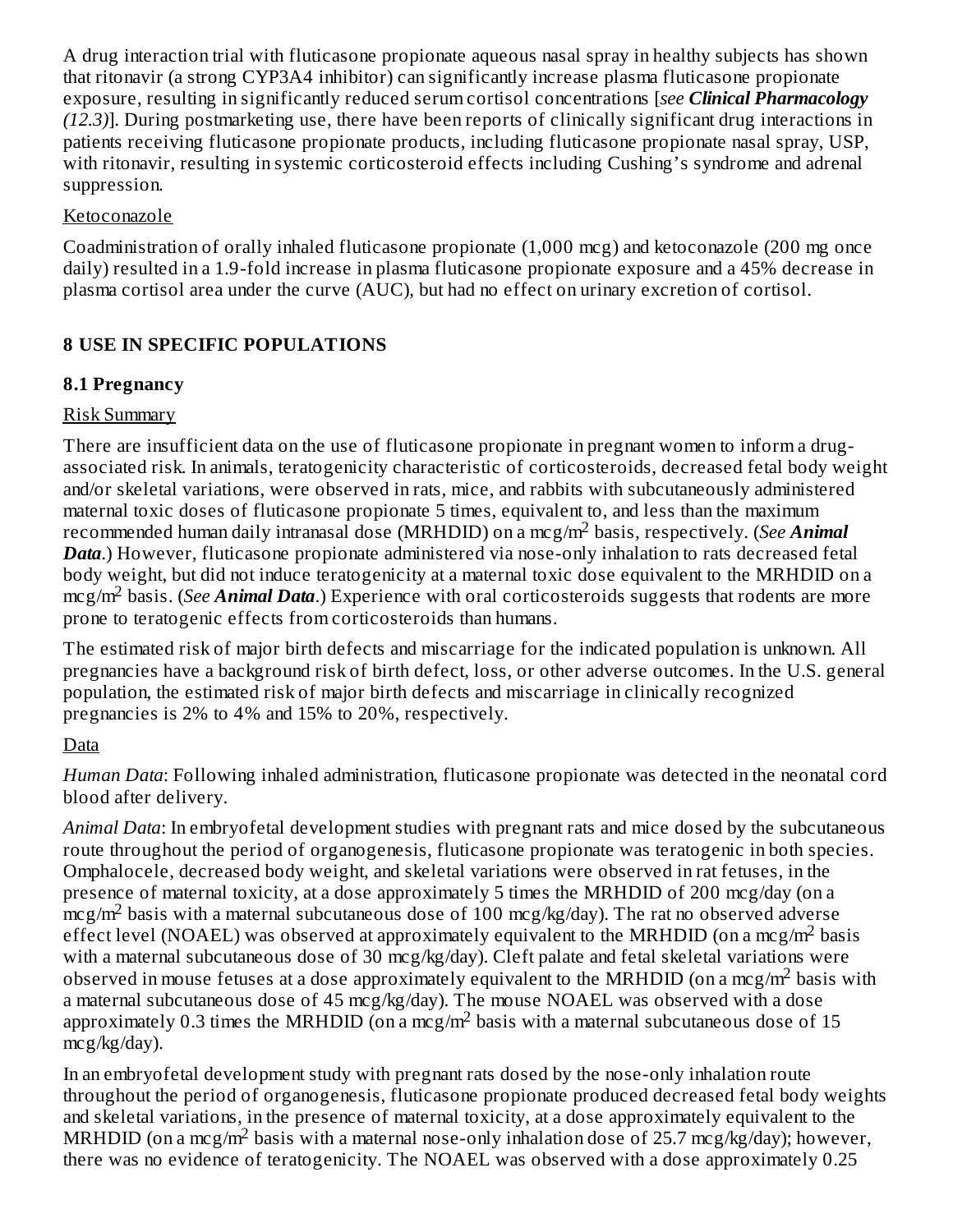times the MRHDID (on a mcg/m<sup>2</sup> basis with a maternal nose-only inhalation dose of 5.5 mcg/ kg/day).

In an embryofetal development study in pregnant rabbits that were dosed by the subcutaneous route throughout organogenesis, fluticasone propionate produced reductions of fetal body weights, in the presence of maternal toxicity, at doses approximately 0.06 times the MRHDID and higher (on a mcg/m<sup>2</sup> basis with a maternal subcutaneous dose of 0.57 mcg/kg/day). Teratogenicity was evident based upon a finding of cleft palate for 1 fetus at a dose 0.39 times the MRHDID (on a mcg/m<sup>2</sup> basis with a maternal subcutaneous dose of 4 mcg/kg/day). The NOAEL was observed in rabbit fetuses with a dose approximately 0.01 times the MRHDID (on a mcg/m<sup>2</sup> basis with a maternal subcutaneous dose of 0.08 mcg/kg/ day).

Fluticasone propionate crossed the placenta following subcutaneous administration to mice and rats and oral administration to rabbits.

In a pre- and post-natal development study in pregnant rats dosed from late gestation through delivery and lactation (Gestation Day 17 to Postpartum Day 22), fluticasone propionate was not associated with decreases in pup body weight, and had no effects on developmental landmarks, learning, memory, reflexes, or fertility at doses up to 2 times the MRHDID (on a mcg/m<sup>2</sup> basis with maternal subcutaneous doses up to 50 mcg/kg/day).

### **8.2 Lactation**

#### Risk Summary

There are no available data on the presence of fluticasone propionate in human milk, the effects on the breastfed child, or the effects on milk production. Low concentrations of other corticosteroids have been detected in human milk. The developmental and health benefits of breastfeeding should be considered along with the mother's clinical need for fluticasone propionate and any potential adverse effects on the breastfed child from fluticasone propionate or from the underlying maternal condition.

#### Data

*Animal Data:* Subcutaneous administration of tritiated fluticasone propionate at a dose of 10 mcg/kg/day to lactating rats resulted in measurable levels in milk.

## **8.4 Pediatric Us e**

The safety and effectiveness of fluticasone propionate nasal spray, USP in children aged 4 years and older have been established [*see Adverse Reactions (6.1), Clinical Pharmacology (12.3)*]. Six hundred fifty (650) subjects aged 4 to 11 years and 440 subjects aged 12 to 17 years were studied in US clinical trials with fluticasone propionate nasal spray. The safety and effectiveness of fluticasone propionate nasal spray, USP in children younger than 4 years have not been established.

#### Effects on Growth

Controlled clinical trials have shown that intranasal corticosteroids may cause a reduction in growth velocity when administered to pediatric patients. This effect was observed in the absence of laboratory evidence of hypothalamic-pituitary-adrenal (HPA) axis suppression, suggesting that growth velocity is a more sensitive indicator of systemic corticosteroid exposure in pediatric patients than some commonly used tests of HPA axis function. The long-term effects of this reduction in growth velocity associated with intranasal corticosteroids, including the impact on final adult height, are unknown. The potential for "catch-up" growth following discontinuation of treatment with intranasal corticosteroids has not been adequately studied. The growth of pediatric patients receiving intranasal corticosteroids, including fluticasone propionate nasal spray, USP, should be monitored routinely (e.g., via stadiometry). The potential growth effects of prolonged treatment should be weighed against the clinical benefits obtained and the risks associated with alternative therapies. To minimize the systemic effects of intranasal corticosteroids, including fluticasone propionate nasal spray, USP, each patient's dosage should be titrated to the lowest dosage that effectively controls his/her symptoms.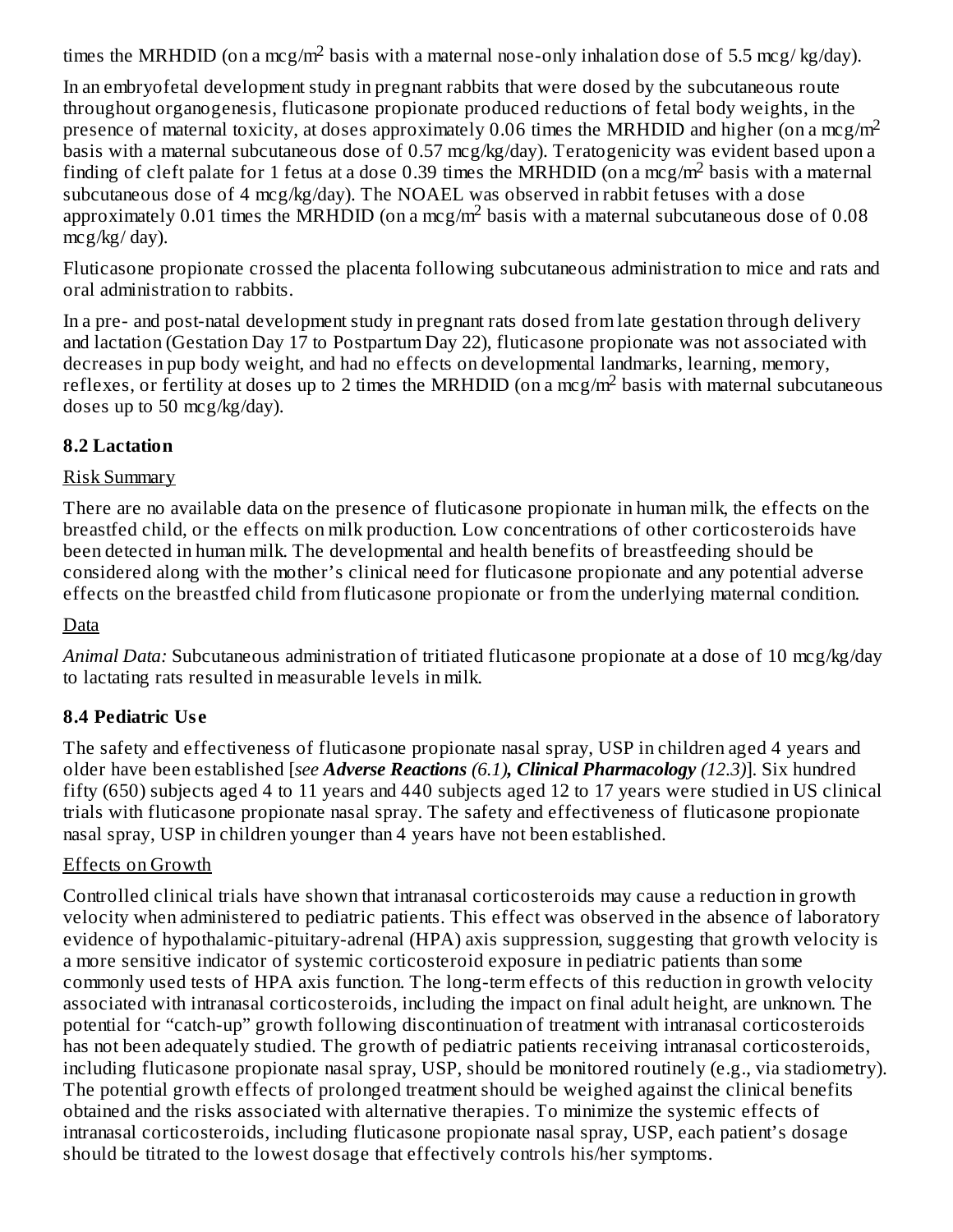A 1-year placebo-controlled trial was conducted in 150 pediatric subjects (aged 3 to 9 years) to assess the effect of fluticasone propionate nasal spray, USP (single daily dose of 200 mcg) on growth velocity. From the primary population receiving fluticasone propionate nasal spray, USP ( $n = 56$ ) and placebo ( $n = 52$ ), the point estimate for growth velocity with fluticasone propionate nasal spray, USP was 0.14 cm/year lower than placebo (95% CI: -0.54, 0.27 cm/year). Thus, no statistically significant effect on growth was noted compared with placebo. No evidence of clinically relevant changes in HPA axis function or bone mineral density was observed as assessed by 12-hour urinary cortisol excretion and dual-energy x-ray absorptiometry, respectively.

The potential for fluticasone propionate nasal spray, USP to cause growth suppression in susceptible patients or when given at higher than recommended dosages cannot be ruled out.

## **8.5 Geriatric Us e**

A limited number of subjects aged 65 years and older ( $n = 129$ ) or 75 years and older ( $n = 11$ ) have been treated with fluticasone propionate nasal spray, USP in clinical trials. While the number of subjects is too small to permit separate analysis of efficacy and safety, the adverse reactions reported in this population were similar to those reported by younger patients. In general, dose selection for an elderly patient should be cautious, usually starting at the low end of the dosing range, reflecting the greater frequency of decreased hepatic, renal, or cardiac function, and of concomitant disease or other drug therapy.

### **8.6 Hepatic Impairment**

Formal pharmacokinetic trials using fluticasone propionate nasal spray, USP have not been conducted in subjects with hepatic impairment. Since fluticasone propionate is predominantly cleared by hepatic metabolism, impairment of liver function may lead to accumulation of fluticasone propionate in plasma. Therefore, patients with hepatic disease should be closely monitored.

## **8.7 Renal Impairment**

Formal pharmacokinetic trials using fluticasone propionate nasal spray, USP have not been conducted in subjects with renal impairment.

## **10 OVERDOSAGE**

Chronic overdosage may result in signs/symptoms of hypercorticism [*see Warnings and Precautions (5.5)*]. Intranasal administration of 2 mg (10 times the recommended dose) of fluticasone propionate twice daily for 7 days was administered to healthy human volunteers. Adverse events reported with fluticasone propionate were similar to placebo, and no clinically significant abnormalities in laboratory safety tests were observed. Single oral doses up to 16 mg have been studied in human volunteers with no acute toxic effects reported. Repeat oral doses up to 80 mg daily for 10 days in volunteers and repeat oral doses up to 10 mg daily for 14 days in patients were well tolerated. Adverse reactions were of mild or moderate severity, and incidences were similar in active and placebo treatment groups. Acute overdosage with this dosage form is unlikely since 1 bottle of fluticasone propionate nasal spray, USP contains approximately 8 mg of fluticasone propionate.

## **11 DESCRIPTION**

The active component of Fluticasone Propionate Nasal Spray, USP is fluticasone propionate, a corticosteroid having the chemical name S - (fluoromethyl) 6α,9-difluoro-11β,17-dihydroxy-16αmethyl-3-oxoandrosta-1,4-diene-17β-carbothioate, 17-propionate and the following chemical structure: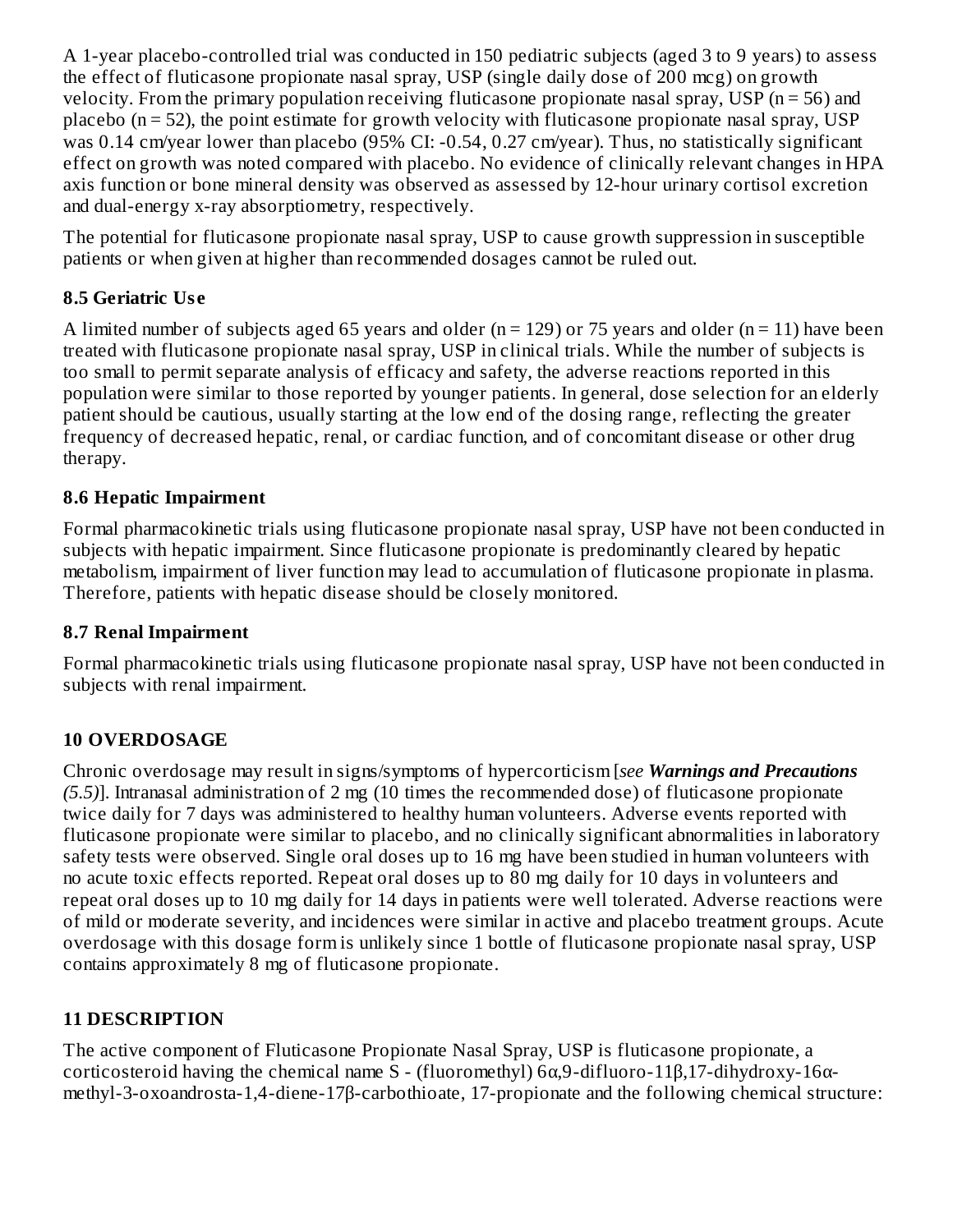

Fluticasone propionate is a white powder with a molecular weight of 500.6, and the empirical formula is  $\rm{C_{25}H_{31}F_{3}O_{5}S}$ . It is practically insoluble in water, freely soluble in dimethyl sulfoxide and dimethylformamide, and slightly soluble in methanol and 95% ethanol.

Fluticasone Propionate Nasal Spray, USP, 50 mcg is an aqueous suspension of microfine fluticasone propionate for topical administration to the nasal mucosa by means of a metering, atomizing spray pump. Fluticasone Propionate Nasal Spray, USP also contains benzalkonium chloride (0.02% w/w), carboxymethylcellulose sodium, dextrose, microcrystalline cellulose, phenylethyl alcohol (0.25% w/w), polysorbate 80, and purified water and has a pH between 5.8 and 6.8.

After initial priming, each actuation delivers 50 mcg of fluticasone propionate in 100 mg of formulation through the nasal adapter.

## **12 CLINICAL PHARMACOLOGY**

#### **12.1 Mechanism of Action**

Fluticasone propionate is a synthetic trifluorinated corticosteroid with anti-inflammatory activity. Fluticasone propionate has been shown *in vitro* to exhibit a binding affinity for the human glucocorticoid receptor that is 18 times that of dexamethasone, almost twice that of beclomethasone-17 monopropionate (BMP), the active metabolite of beclomethasone dipropionate, and over 3 times that of budesonide. Data from the McKenzie vasoconstrictor assay in man are consistent with these results. The clinical significance of these findings is unknown.

The precise mechanism through which fluticasone propionate affects rhinitis symptoms is not known. Corticosteroids have been shown to have a wide range of effects on multiple cell types (e.g., mast cells, eosinophils, neutrophils, macrophages, lymphocytes) and mediators (e.g., histamine, eicosanoids, leukotrienes, cytokines) involved in inflammation. In 7 trials in adults, fluticasone propionate nasal spray, USP has decreased nasal mucosal eosinophils in 66% of patients (35% for placebo) and basophils in 39% of patients (28% for placebo). The direct relationship of these findings to long-term symptom relief is not known.

## **12.2 Pharmacodynamics**

## HPA Axis Effect

The potential systemic effects of fluticasone propionate nasal spray, USP on the HPA axis were evaluated. Fluticasone propionate nasal spray, USP given as 200 mcg once daily or 400 mcg twice daily was compared with placebo or oral prednisone 7.5 or 15 mg given in the morning. Fluticasone propionate nasal spray, USP at either dosage for 4 weeks did not affect the adrenal response to 6-hour cosyntropin stimulation, while both dosages of oral prednisone significantly reduced the response to cosyntropin.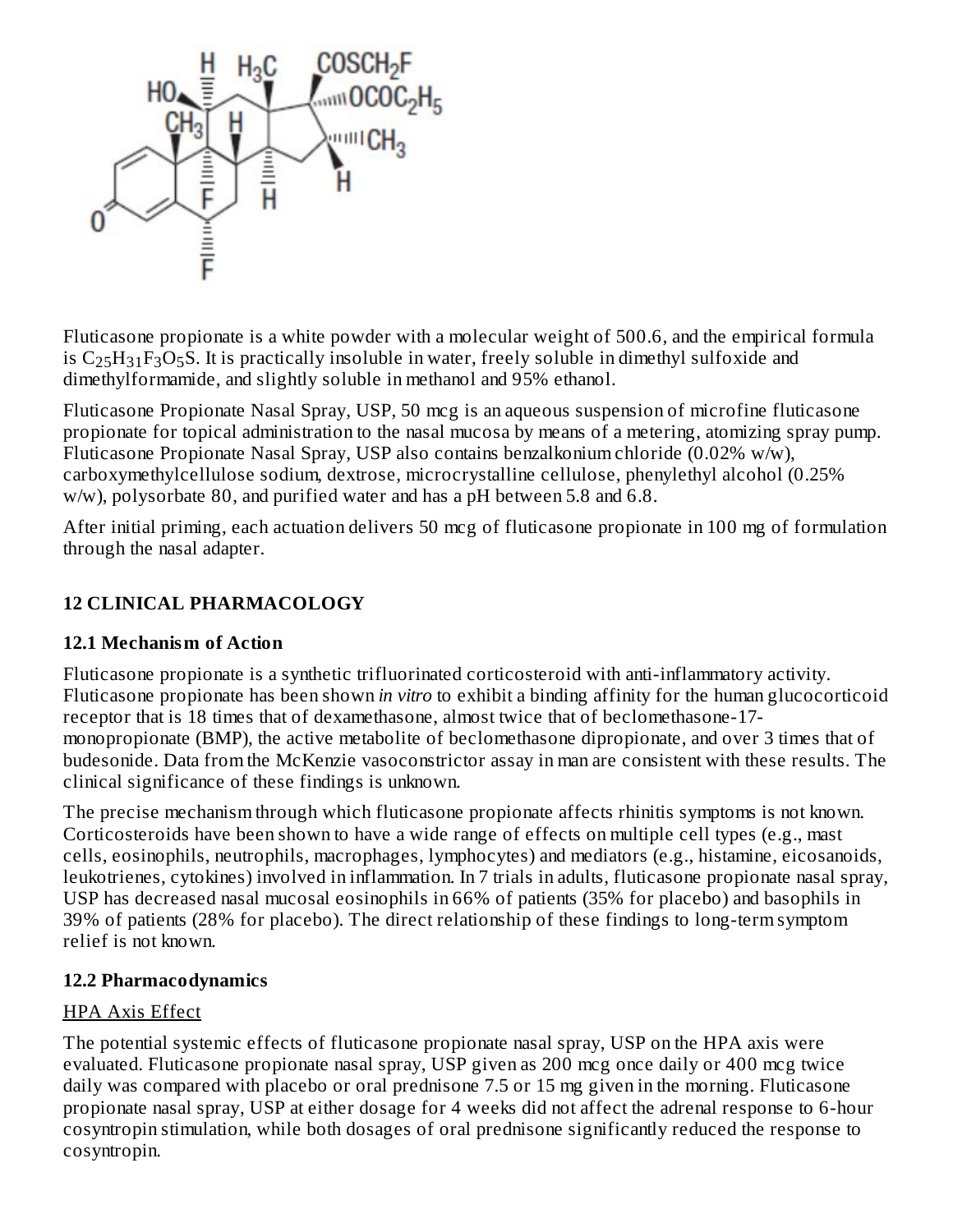### Cardiac Electrophysiology

A study specifically designed to evaluate the effect of fluticasone propionate on the QT interval has not been conducted.

## **12.3 Pharmacokinetics**

The activity of fluticasone propionate nasal spray, USP is due to the parent drug, fluticasone propionate. Due to the low bioavailability by the intranasal route, the majority of the pharmacokinetic data was obtained via other routes of administration.

### Absorption

Indirect calculations indicate that fluticasone propionate delivered by the intranasal route has an absolute bioavailability averaging less than 2%. Trials using oral dosing of labeled and unlabeled drug have demonstrated that the oral systemic bioavailability of fluticasone propionate is negligible (<1%), primarily due to incomplete absorption and presystemic metabolism in the gut and liver. After intranasal treatment of patients with rhinitis for 3 weeks, fluticasone propionate plasma concentrations were above the level of detection (50 pg/mL) only when recommended doses were exceeded and then only in occasional samples at low plasma levels.

### Distribution

Following intravenous administration, the initial disposition phase for fluticasone propionate was rapid and consistent with its high lipid solubility and tissue binding. The volume of distribution averaged 4.2 L/kg.

The percentage of fluticasone propionate bound to human plasma proteins averaged 99%. Fluticasone propionate is weakly and reversibly bound to erythrocytes and is not significantly bound to human transcortin.

#### Elimination

Following intravenous dosing, fluticasone propionate showed polyexponential kinetics and had a terminal elimination half-life of approximately 7.8 hours. The total blood clearance of fluticasone propionate is high (average: 1,093 mL/min), with renal clearance accounting for less than 0.02% of the total.

*Metabolism:* The only circulating metabolite detected in man is the 17β-carboxylic acid derivative of fluticasone propionate, which is formed through the CYP3A4 pathway. This metabolite had less affinity (approximately 1/2,000) than the parent drug for the glucocorticoid receptor of human lung cytosol *in vitro* and negligible pharmacological activity in animal studies. Other metabolites detected *in vitro* using cultured human hepatoma cells have not been detected in man.

*Excretion:* Less than 5% of a radiolabeled oral dose was excreted in the urine as metabolites, with the remainder excreted in the feces as parent drug and metabolites.

#### Special Populations

Fluticasone propionate nasal spray was not studied in any special populations, and no gender-specific pharmacokinetic data have been obtained.

#### Drug Interactions

*Inhibitors of Cytochrome P450 3A4:* Ritonavir: Fluticasone propionate is a substrate of CYP3A4. Coadministration of fluticasone propionate and the strong CYP3A4 inhibitor, ritonavir, is not recommended based upon a multiple-dose, crossover drug interaction trial in 18 healthy subjects. Fluticasone propionate aqueous nasal spray (200 mcg once daily) was coadministered for 7 days with ritonavir (100 mg twice daily). Plasma fluticasone propionate concentrations following fluticasone propionate aqueous nasal spray alone were undetectable (<10 pg/mL) in most subjects, and when concentrations were detectable, peak levels  $(C_{\text{max}})$  averaged 11.9 pg/mL (range: 10.8 to 14.1 pg/mL)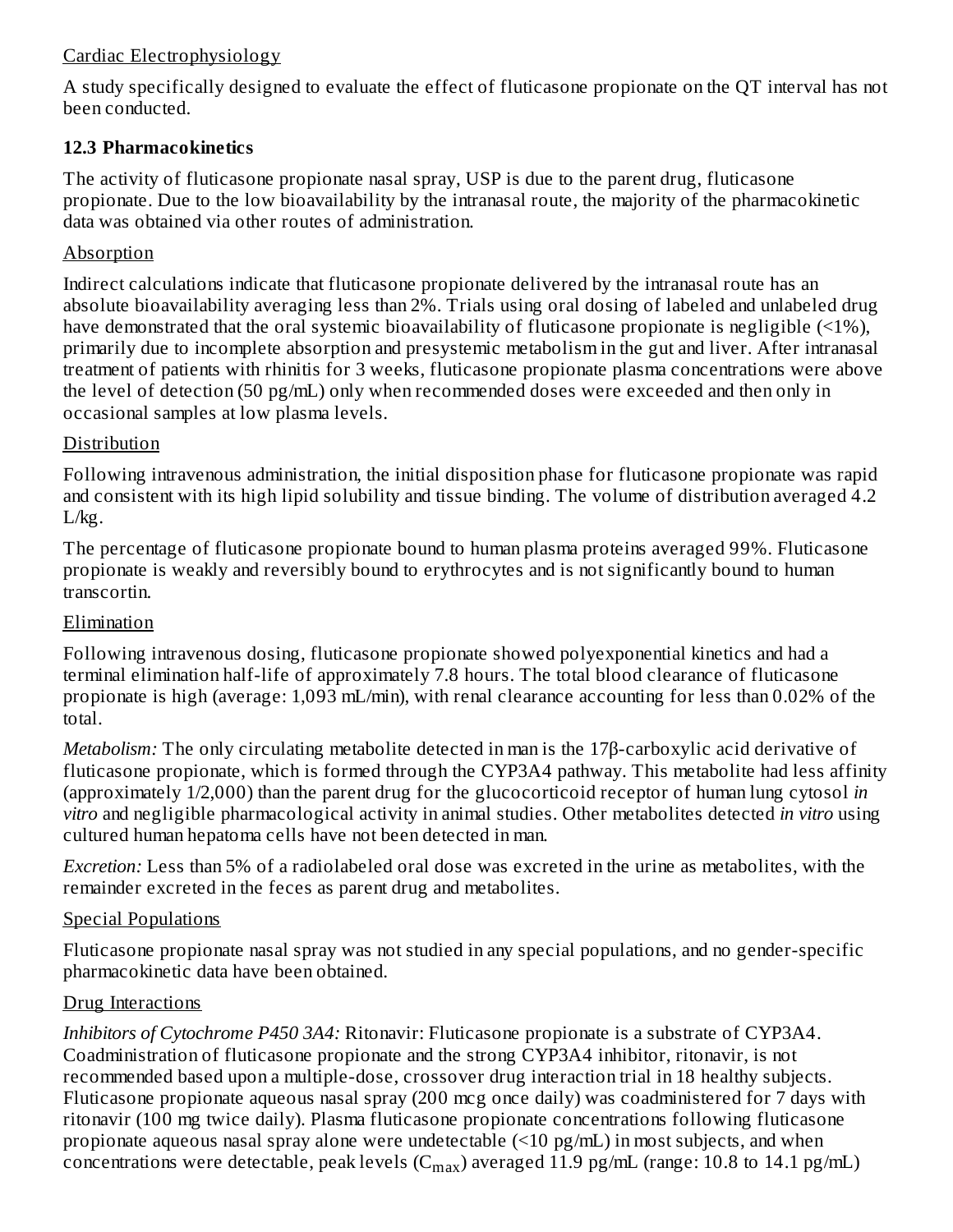and  $AUC_{(0-r)}$  averaged 8.43 pg•h/mL (range: 4.2 to 18.8 pg•h/mL). Fluticasone propionate  $C_{\text{max}}$  and  $\mathrm{AUC_{(0-t)}}$  increased to 318 pg/mL (range: 110 to 648 pg/mL) and 3,102.6 pg•h/mL (range: 1,207.1 to 5,662.0  $p\mathbf{g}\cdot\mathbf{h}/m$ L), respectively, after coadministration of ritonavir with fluticasone propionate aqueous nasal spray. This significant increase in plasma fluticasone propionate exposure resulted in a significant decrease (86%) in serum cortisol AUC. ...<sub>...</sub>.  $_{(0\text{-}t)}$  averaged 8.43 pg•n/mL (range: 4.2 to 18.8 pg•n/mL). Fluticasone propionate  $\mathsf{C}_{\max}$ 

*Ketoconazole*: Coadministration of orally inhaled fluticasone propionate (1,000 mcg) and ketoconazole (200 mg once daily) resulted in a 1.9-fold increase in plasma fluticasone propionate exposure and a 45% decrease in plasma cortisol AUC, but had no effect on urinary excretion of cortisol.

*Erythromycin*: In a multiple-dose drug interaction study, coadministration of orally inhaled fluticasone propionate (500 mcg twice daily) and erythromycin (333 mg 3 times daily) did not affect fluticasone propionate pharmacokinetics.

## **13 NONCLINICAL TOXICOLOGY**

## **13.1 Carcinogenesis, Mutagenesis, Impairment of Fertility**

Fluticasone propionate demonstrated no tumorigenic potential in mice at oral doses up to 1,000 mcg/kg (approximately 25 and 20 times the MRHDID in adults and children, respectively, on a mcg/m<sup>2</sup> basis) for 78 weeks or in rats at inhalation doses up to 57 mcg/kg (approximately 3 and 2 times the MRHDID in adults and children, respectively, on a mcg/m<sup>2</sup> basis) for  $104$  weeks.

Fluticasone propionate did not induce gene mutation in prokaryotic or eukaryotic cells *in vitro*. No significant clastogenic effect was seen in cultured human peripheral lymphocytes *in vitro* or in the mouse micronucleus test.

Fertility and reproductive performance were unaffected in male and female rats at subcutaneous doses up to 50 mcg/kg (approximately 2 times the MRHDID in adults on a mcg/m<sup>2</sup> basis).

## **14 CLINICAL STUDIES**

## Perennial Nonallergic Rhinitis:

Three randomized, double-blind, parallel-group, vehicle placebo-controlled trials were conducted in 1,191 subjects to investigate regular use of fluticasone propionate nasal spray, USP in subjects with perennial nonallergic rhinitis. These trials evaluated subject-rated total nasal symptom scores (TNSS) that included nasal obstruction, postnasal drip, rhinorrhea in subjects treated for 28 days of double-blind therapy and in 1 of the 3 trials for 6 months of open-label treatment. Two of these trials demonstrated that subjects treated with fluticasone propionate nasal spray, USP (100 mcg twice daily) exhibited statistically significant decreases in TNSS compared with subjects treated with vehicle.

## **16 HOW SUPPLIED/STORAGE AND HANDLING**

Product: 53002-7690

NDC: 53002-7690-1 16 g in a BOTTLE, PUMP / 1 in a CARTON

## **17 PATIENT COUNSELING INFORMATION**

*Advise the patient to read the FDA-approved patient labeling (Patient Information and Instructions for Use).*

## Local Nasal Effects

Inform patients that treatment with fluticasone propionate nasal spray, USP may lead to adverse reactions, which include epistaxis and nasal ulceration. *Candida* infection may also occur with treatment with fluticasone propionate nasal spray, USP. In addition, fluticasone propionate nasal spray, USP has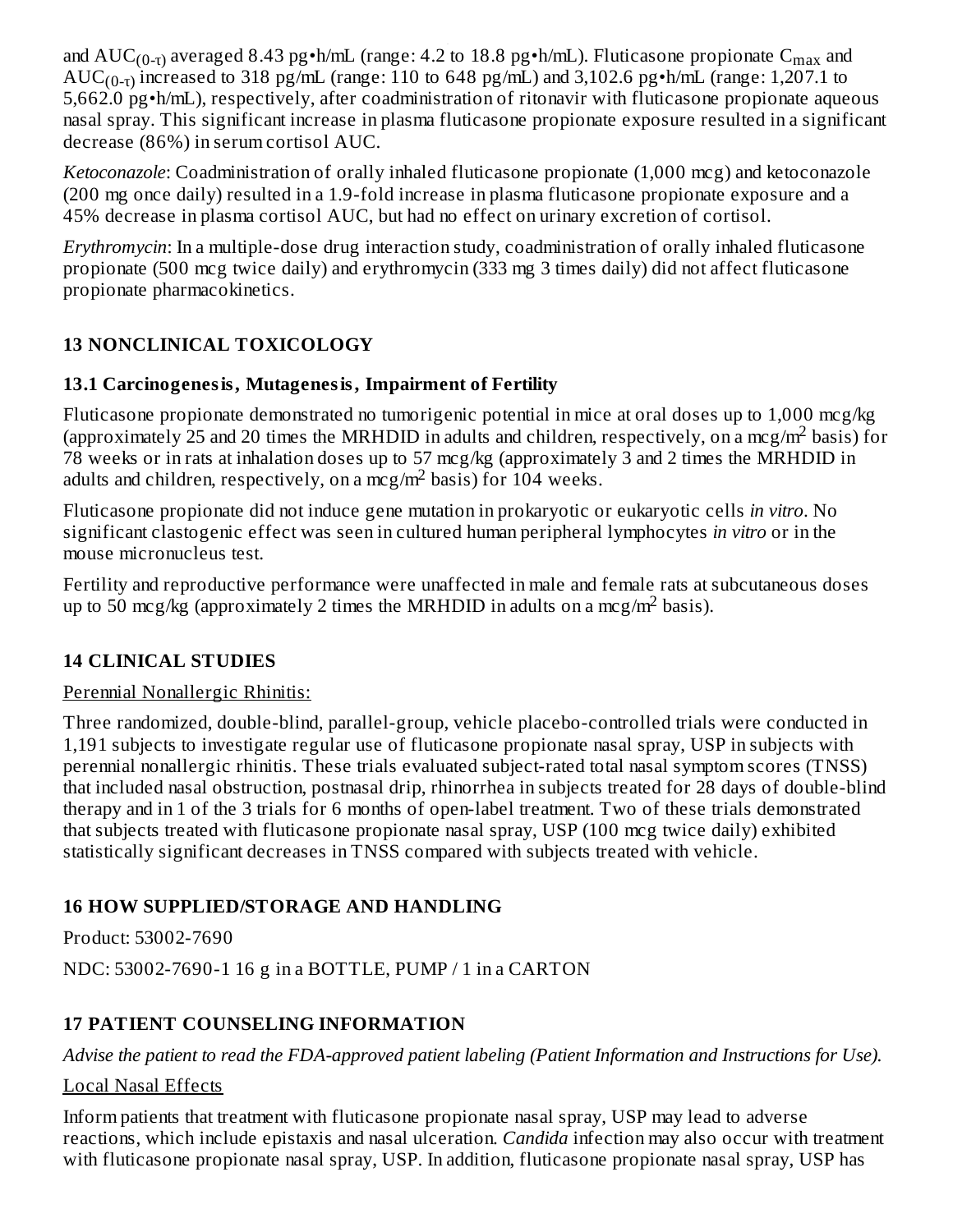been associated with nasal septal perforation and impaired wound healing. Patients who have experienced recent nasal ulcers, nasal surgery, or nasal trauma should not use fluticasone propionate nasal spray, USP until healing has occurred [*see Warnings and Precautions (5.1)*].

### Glaucoma and Cataracts

Inform patients that glaucoma and cataracts are associated with nasal and inhaled corticosteroid use. Advise patients to notify their healthcare providers if a change in vision is noted while using fluticasone propionate nasal spray, USP [*seeWarnings and Precautions (5.2)*].

### Hypersensitivity Reactions, including Anaphylaxis

Inform patients that hypersensitivity reactions, including anaphylaxis, angioedema, urticaria, contact dermatitis, and rash, may occur after administration of fluticasone propionate nasal spray, USP. If such reactions occur, patients should discontinue use of fluticasone propionate nasal spray, USP [*see Warnings and Precautions (5.3)*].

#### Immunosuppression

Warn patients who are on immunosuppressant doses of corticosteroids to avoid exposure to chickenpox or measles and if they are exposed to consult their healthcare provider without delay. Inform patients of potential worsening of existing tuberculosis; fungal, bacterial, viral, or parasitic infections; or ocular herpes simplex [*see Warnings and Precautions(5.4)*].

#### Reduced Growth Velocity

Advise parents that fluticasone propionate nasal spray, USP may cause a reduction in growth velocity when administered to pediatric patients. Physicians should closely follow the growth of children and adolescents taking corticosteroids by any route [*see Warnings and Precautions (5.7), Pediatric Use (8.4)*].

#### Use Daily for Best Effect

Inform patients that they should use fluticasone propionate nasal spray, USP on a regular basis. Fluticasone propionate nasal spray, USP, like other corticosteroids, does not have an immediate effect on rhinitis symptoms. Maximum benefit may not be reached for several days. Patients should not increase the prescribed dosage but should contact their healthcare providers if symptoms do not improve or if the condition worsens.

#### Keep Spray Out of Eyes and Mouth

Inform patients to avoid spraying fluticasone propionate nasal spray, USP in their eyes and mouth.

Manufactured by:

Hi-Tech Pharmacal Co., Inc.

Amityville, NY 11701

Made in USA

Rev.700:05 01/19

## **Patient Information**

## **Fluticasone Propionate Nasal Spray, 50 mcg**

## **(floo-TIK-a-sone)**

Read the Patient Information that comes with fluticasone propionate nasal spray before you start using it and each time you get a refill. There may be new information. This Patient Information does not take the place of talking to your healthcare provider about your medical condition or treatment.

## **What is fluticasone propionate nasal spray?**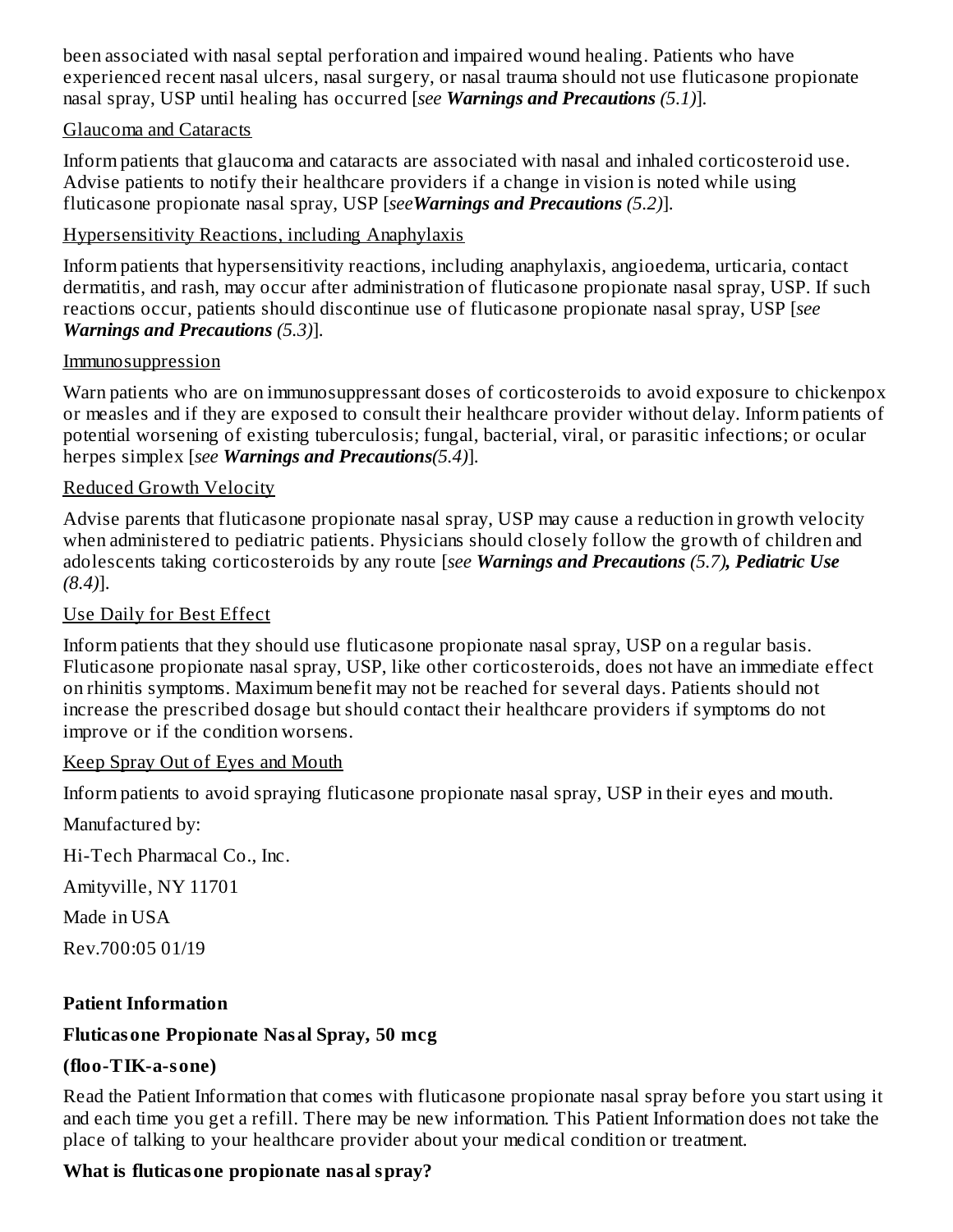Fluticasone propionate nasal spray is a prescription medicine used to treat non-allergy nasal symptoms such as runny nose, stuffy nose, sneezing, and nasal itching in adults and children aged 4 years and older.

It is not known if fluticasone propionate nasal spray is safe and effective in children younger than 4 years of age.

**Do not us e fluticasone propionate nasal spray** if you are allergic to fluticasone propionate or any of the ingredients in fluticasone propionate nasal spray. See **"What are the ingredients in fluticasone propionate nasal spray?"** below for a complete list of ingredients.

#### **Before using fluticasone propionate nasal spray, tell your healthcare provider about all of your medical conditions, including if you:**

- have or have had nasal sores, nasal surgery, or nasal injury.
- have or have had eye problems, such as cataracts or glaucoma.
- have an immune system problem.
- have any type of viral, bacterial, or fungal infection.
- are exposed to chickenpox or measles.
- are pregnant or planning to become pregnant. It is not known if fluticasone propionate nasal spray may harm your unborn baby.
- are breastfeeding or plan to breastfeed. It is not known if fluticasone propionate nasal spray passes into your breast milk and if it can harm your baby.

**Tell your healthcare provider about all the medicines you take,** including prescription and over-the-counter medicines, vitamins, and herbal supplements. Fluticasone propionate nasal spray and certain other medicines may interact with each other. This may cause serious side effects.

## **Especially, tell your healthcare provider if you take antifungal or anti-HIV medicines.**

Know the medicines you take. Keep a list of them to show your healthcare provider and pharmacist when you get a new medicine.

#### **How should I us e fluticasone propionate nasal spray?**

#### **Read the step-by-step instructions for using fluticasone propionate nasal spray at the end of this Patient Information.**

- Fluticasone propionate nasal spray is for use in your nose only. Do not spray it in your eyes or mouth.
- Children should use fluticasone propionate nasal spray with an adult's help, as instructed by the child's healthcare provider.
- Use fluticasone propionate nasal spray exactly as your healthcare provider tells you. Do not use fluticasone propionate nasal spray more often than prescribed.
- Fluticasone propionate nasal spray may take several days of regular use for your rhinitis symptoms to get better. If your symptoms do not improve or get worse, call your healthcare provider.
- You will get the best results if you keep using fluticasone propionate nasal spray regularly each day without missing a dose. After you begin to feel better, your healthcare provider may decrease your dose. **Do not** stop using fluticasone propionate nasal spray unless your healthcare provider tells you to do so.

## **What are the possible side effects of fluticasone propionate nasal spray?**

## **Fluticasone propionate nasal spray may caus e s erious side effects, including:**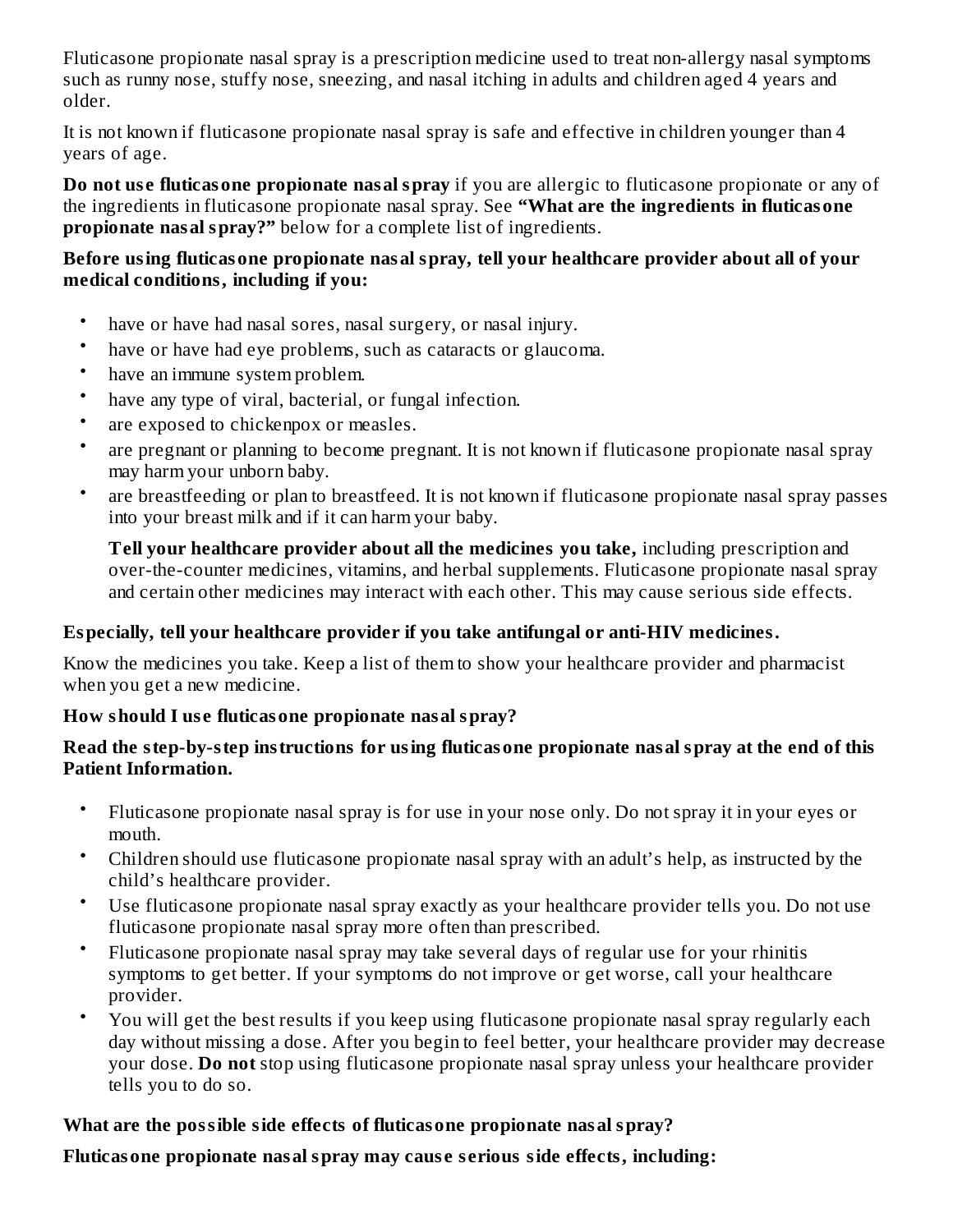- o **nos e problems.** Nose problems may include:
- o **nos e bleeds.**
- o **sores (ulcers) in your nos e.**
- o **a certain fungal infection in your nos e, mouth, and/or throat (thrush).**
- o **hole in the cartilage of your nos e (nasal s eptal perforation).**

Symptoms of nasal septal perforation may include:

- crusting in the nose
- nose bleeds
- runny nose
- whistling sound when you breathe
- o **slow wound healing.** You should not use fluticasone propionate nasal spray until your nose has healed if you have a sore in your nose, have had surgery on your nose, or if your nose has been injured.
- **glaucoma and cataracts.** Using nasal and inhaled corticosteroid medicines may result in you developing glaucoma and/or cataracts. Your healthcare provider may have you see an eye doctor (ophthalmologist) if you develop eye symptoms or use fluticasone propionate nasal spray for long periods of time. Tell your healthcare provider if you have any changes in your eye sight while using fluticasone propionate nasal spray.
- serious allergic reactions. Call your healthcare provider or get emergency medical care if you get any of the following signs of a serious allergic reaction:
- o rash
- o hives
- o swelling of your face, mouth, and tongue
- o breathing problems
- **weakened immune system and increas ed chance of getting infections (immunosuppression**). Taking medicines that weaken your immune system makes you more likely to get infections and can make certain infections worse. These infections may include tuberculosis (TB), ocular herpes simplex infections, and infections caused by fungi, bacteria, viruses, and parasites. Avoid contact with people who have a contagious disease such as chickenpox or measles while using fluticasone propionate nasal spray. If you come in contact with someone who has chickenpox or measles call your healthcare provider right away. Symptoms of an infection may include:
	- fever

○ pain

#### **The most common side effects of fluticasone propionate nasal spray include:**

- headache
- sore throat
- nose bleeds
- nose burning or itching
- nausea and vomiting
- trouble breathing
- cough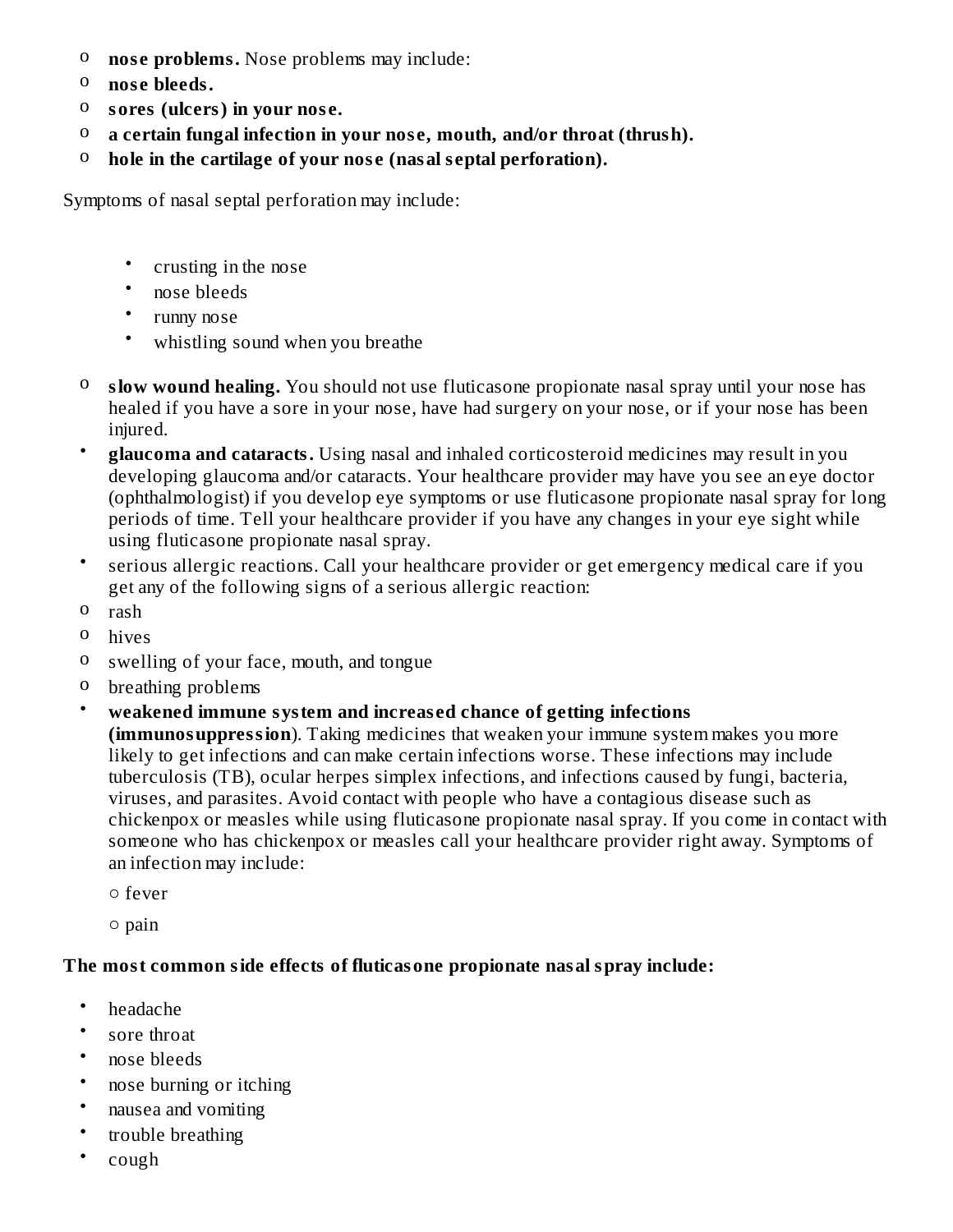These are not all the side effects with fluticasone propionate nasal spray. Ask your healthcare provider or pharmacist for more information.

Call your doctor for medical advice about side effects. You may report side effects to Hi-Tech Pharmacal Co., Inc. at 1-800-262-9010 or FDA at 1-800-FDA-1088.

## **How do I store fluticasone propionate nasal spray?**

• Store fluticasone propionate nasal spray between 39°F and 86°F (4°C and 30°C).

## **Keep fluticasone propionate nasal spray and all medicines out of the reach of children.**

## **General information about the safe and effective us e of fluticasone propionate nasal spray.**

Medicines are sometimes prescribed for purposes not mentioned in a Patient Information leaflet. Do not use fluticasone propionate nasal spray for a condition for which it was not prescribed. Do not give your fluticasone propionate nasal spray to other people, even if they have the same condition that you have. It may harm them.

You can ask your pharmacist or healthcare provider for information about fluticasone propionate nasal spray that was written for healthcare professionals.

### **What are the ingredients in fluticasone propionate nasal spray?**

**Active ingredient:** fluticasone propionate.

**Inactive ingredients:** benzalkonium chloride (0.02% w/w), carboxymethylcellulose sodium, dextrose, microcrystalline cellulose, phenylethyl alcohol (0.25% w/w), polysorbate 80, and purified water.

Manufactured by:

Hi-Tech Pharmacal Co., Inc. Amityville, NY 11701

Made in USA

Rev.700:05 01/19

**Instructions for Us e**

**Fluticasone Propionate Nasal Spray, USP, is for us e in your nos e only.**

**Read this information before you start using your Fluticasone Propionate Nasal Spray, USP.**

**Parts of your Fluticasone Propionate Nasal Spray, USP** (See Figure A)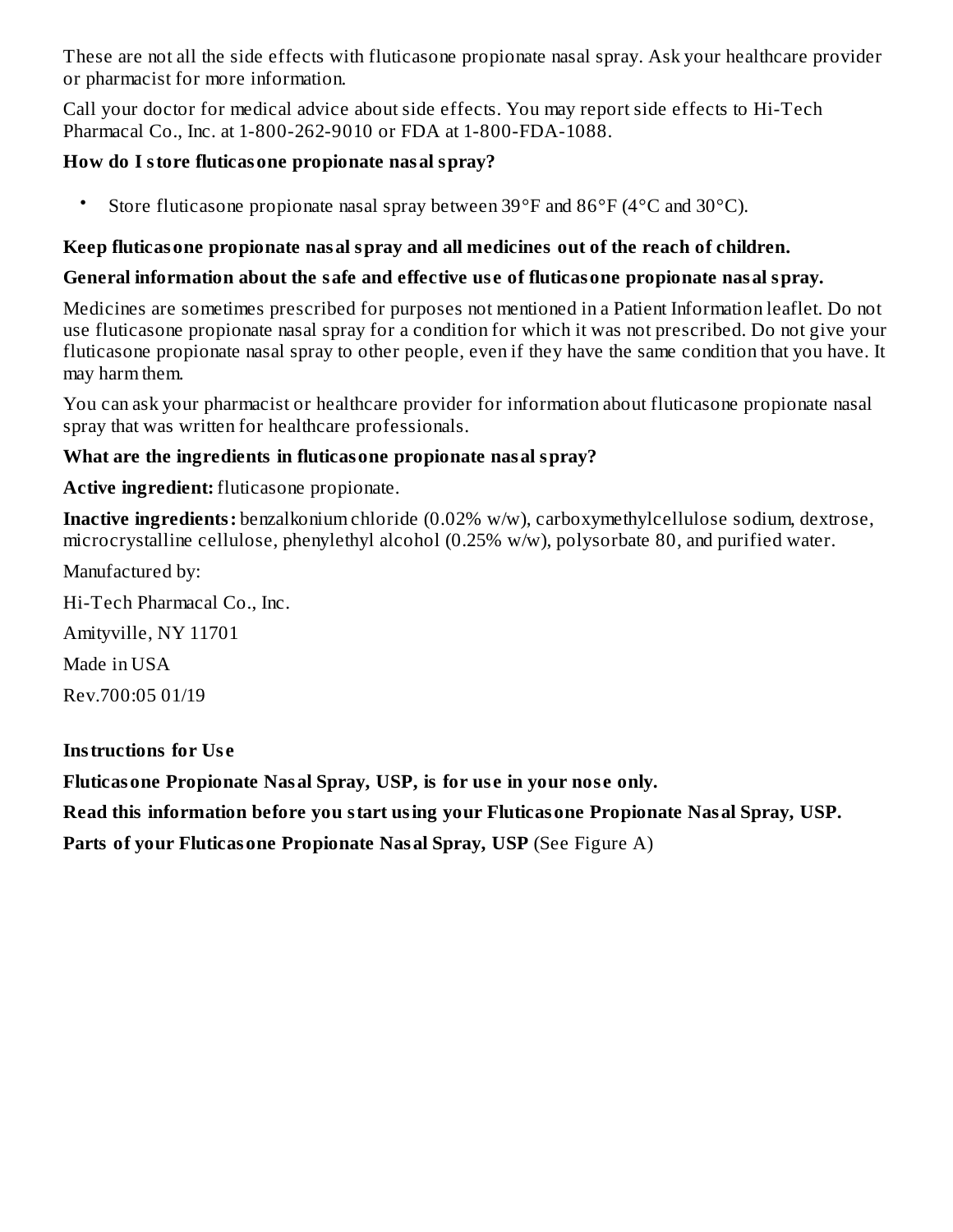

Figure A

**Your Fluticasone Propionate Nasal Spray, USP must be primed before you us e it for the first time and when you have not us ed it for a week or more.**

#### **How to prime your Fluticasone Propionate Nasal Spray, USP:**

• Shake the bottle gently and then remove the dust cover (See Figure B).



**Figure B** 

- Hold the bottle as shown (See Figure C) with the nasal applicator pointing away from you and with your forefinger and middle finger on either side of the nasal applicator and your thumb underneath the bottle.
- Press down and release **6** times until a fine spray appears (See Figure C). The pump is now ready for use.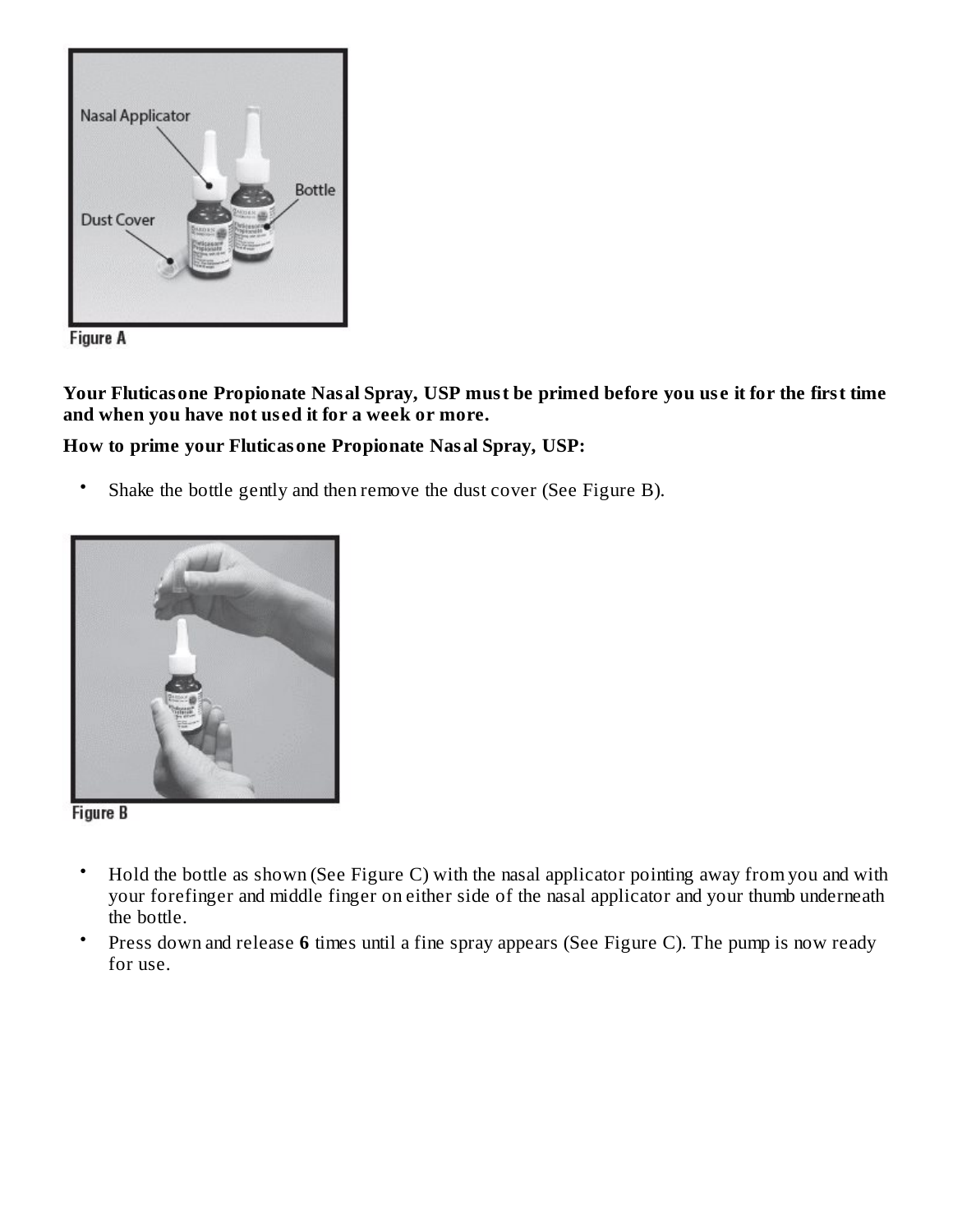

Figure C

## **Using your Fluticasone Propionate Nasal Spray, USP:**

**Step 1.** Blow your nose to clear your nostrils.

**Step 2.** Close **1** nostril. Tilt your head forward slightly and, keeping the bottle upright, carefully insert the nasal applicator into the other nostril (See Figure D).



**Figure D** 

**Step 3**. Start to breathe in through your nose, and while breathing in press firmly and quickly down **1** time on the applicator to release the spray. To get a full dose, use your forefinger and middle finger to spray while supporting the base of the bottle with your thumb. Avoid spraying in your eyes. Breathe in gently through the nostril (See Figure E).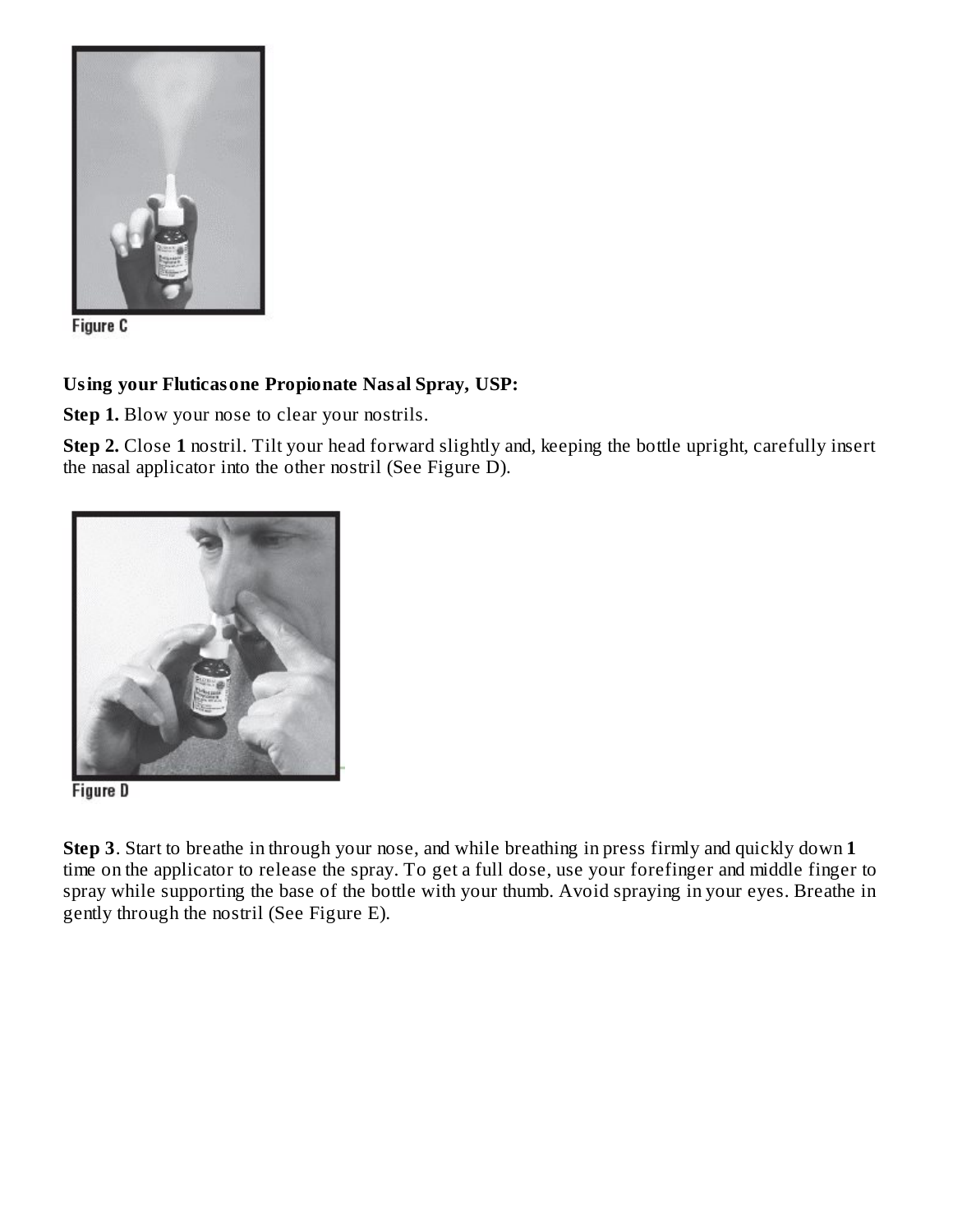

**Figure E** 

**Step 4.** Breathe out through your mouth.

**Step 5.** If a second spray is required in that nostril, repeat steps **2** through **4**.

**Step 6.** Repeat steps **2** through **5** in the other nostril.

**Step 7.** Wipe the nasal applicator with a clean tissue and replace the dust cover (See Figure F).



Figure F

Do not use this bottle for more than the labeled number of sprays even though the bottle is not completely empty. Before you throw the bottle away, you should talk to your healthcare provider to see if a refill is needed. Do not take extra doses or stop taking Fluticasone Propionate Nasal Spray, USP without talking to your healthcare provider.

## **Cleaning your Fluticasone Propionate Nasal Spray, USP:**

Your nasal spray should be cleaned at least **1** time each week.

- 1. Remove the dust cover and then gently pull upwards to free the nasal applicator.
- 2. Wash the applicator and dust cover under warm tap water. Allow to dry at room temperature.

3. Place the applicator and dust cover back on the bottle.

4. If the nasal applicator becomes blocked, it can be removed and left to soak in warm water. Rinse the nasal applicator with cold tap water. Dry the nasal applicator and place it back on the bottle. **Do not try to unblock the nasal applicator byins erting a pin or other sharp object.**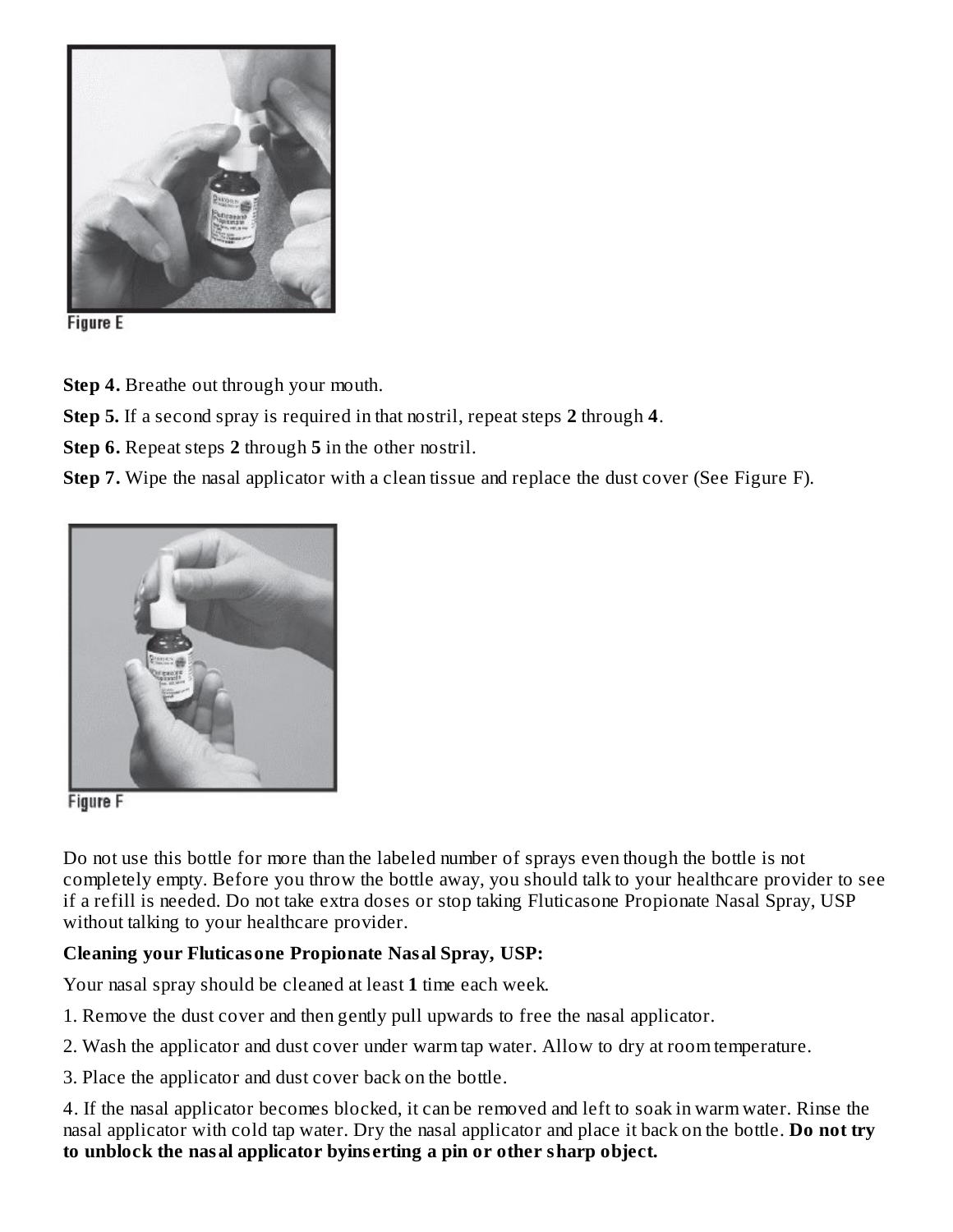#### **Storing your Fluticasone Propionate Nasal Spray,USP:**

- Keep your Fluticasone Propionate Nasal Spray, USP, **out of the reach of children.**
- Avoid spraying in eyes.
- Store Fluticasone Propionate Nasal Spray, USP between 39°F and 86°F (4°C and 30°C).
- Do not use your Fluticasone Propionate Nasal Spray, USP after the date shown as "EXP" on the label or box.

#### **REMEMBER: This medicine has been pres cribed for you by your doctor. DO NOT give this medicine to anyone els e.**

#### **FURTHER INFORMATION**

The leaflet does not contain the complete information about your medicine. *If you have any questions, or are not sureabout something, then you should ask your doctor or pharmacist.*

You may want to read this leaflet again. Please DO NOT THROW IT AWAY until you have finished your medicine.

To report SUSPECTED ADVERSE REACTIONS, contact Hi-Tech Pharmacal Co., Inc. at 1-800-262- 9010 or FDA at 1-800-FDA-1088 or www.fda.gov/medwatch.

This Patient Information and Instructions for Use has been approved by the U.S. Food and Drug Administration.

Manufactured by:

#### **Hi-Tech Pharmacal Co., Inc.**

Amityville, N.Y. 11701

Made in U.S.A.

#### **Fluticasone Propionate 50mcg Nasal Spray**

| NDC# 53002/986-1<br>LIETS.<br>50063-700-18<br>FLUTICASONE PROPIONATE<br>SOMICIG NASAL SPRAY<br>16 Gm Bottle<br>Rx only<br>17149-008<br><b>EXPLOATE:</b><br>-<br><b>Kuasa &amp; Galax</b> | 16 Gm Battle<br><b><i>PATIONT RAINS</i></b><br>FLUTICASONE 50MCG NASAL SPRAY<br>For 173650341000 ITEM#7690<br>769-01<br>HI-TECH PHASING<br>USE 2 SPRAYS IN<br><b>EACH NOSTRIL DAILY</b> | 8 | 2 SPRAYS EA NOSTRIL DAILY - UD<br>EXP 00-51-301<br><b>LOTE</b><br>FDA  7680<br>14 Oil FLUTICATOME ROMOG-MASAL SPAK<br>BELING NOCK 50003-8700-56<br><b>Rus LEMBON 1</b><br>$-000$<br>18 Oct. FLUTICASTME SOAKCE NASAL SPRA | FLUTICASONE PROPIONATE<br>SIMICG NASAL SPRAY<br>16 Gm Bottle<br>DISCARD BY<br>06-31-2019<br>NDC# 53092-3698-1<br>Raf : 17566/341<br><b>SIDD</b> |
|------------------------------------------------------------------------------------------------------------------------------------------------------------------------------------------|-----------------------------------------------------------------------------------------------------------------------------------------------------------------------------------------|---|---------------------------------------------------------------------------------------------------------------------------------------------------------------------------------------------------------------------------|-------------------------------------------------------------------------------------------------------------------------------------------------|
| <b>GALLIN MARAIN SIGNAL AND MAIL BY THE</b><br>MASAL AGAPTER CONTAINS                                                                                                                    | OR AS DIRECTED.<br><b>Processing</b><br><b>Sales</b><br>CLINIC NAME GOES HERE                                                                                                           | ⋍ | BILLING NOCK 60003-0700-18<br><b>Book 1736501641</b><br>$-1000$<br>FLUTICARDINE BOARDO NASAL SPRAY                                                                                                                        | Clinic Name Here                                                                                                                                |
| Inautica ingrediants - See her<br>Traff by Pharmadia, Linion City, CA 94831                                                                                                              | SHEV: READ PATIENT INFORM<br>A FION INCLUDED CAREFULLY AND<br>ONLY AS SWEETER.<br><b>BARUELAND &amp; FALL FOR THE AVE LABLE FOR ARR</b>                                                 |   | BILLING NOCK 50353 0700-15<br><b>Rya EPSHANAS</b><br>$-200$<br>FLUTCASONE BOARD NASAL SFRAY<br><b>16 Gras</b>                                                                                                             |                                                                                                                                                 |

| <b>FLUTICASONE PROPIONATE</b>          |                                   |  |                                                  |  |
|----------------------------------------|-----------------------------------|--|--------------------------------------------------|--|
| fluticasone propionate spray, metered  |                                   |  |                                                  |  |
|                                        |                                   |  |                                                  |  |
| <b>Product Information</b>             |                                   |  |                                                  |  |
| <b>Product Type</b>                    | HUMAN PRESCRIPTION<br><b>DRUG</b> |  | Item Code (Source) NDC:53002-7690(NDC:50383-700) |  |
| <b>Route of Administration</b>         | NASAL                             |  |                                                  |  |
|                                        |                                   |  |                                                  |  |
|                                        |                                   |  |                                                  |  |
| <b>Active Ingredient/Active Moiety</b> |                                   |  |                                                  |  |